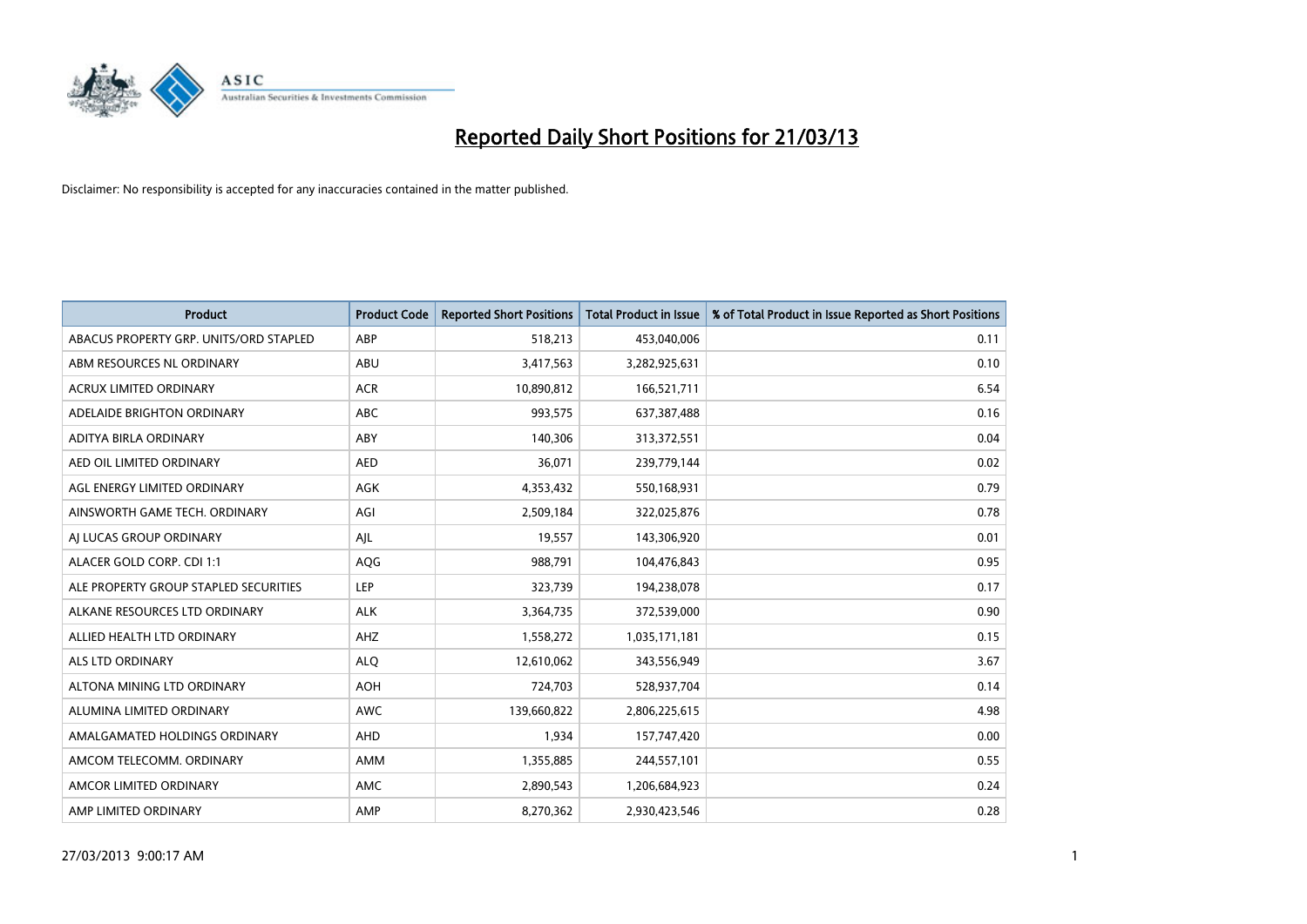

| <b>Product</b>                            | <b>Product Code</b> | <b>Reported Short Positions</b> | <b>Total Product in Issue</b> | % of Total Product in Issue Reported as Short Positions |
|-------------------------------------------|---------------------|---------------------------------|-------------------------------|---------------------------------------------------------|
| AMPELLA MINING ORDINARY                   | <b>AMX</b>          | 4,816,817                       | 248,000,493                   | 1.94                                                    |
| ANSELL LIMITED ORDINARY                   | <b>ANN</b>          | 7,982,938                       | 130,768,652                   | 6.10                                                    |
| ANTARES ENERGY LTD ORDINARY               | <b>AZZ</b>          | 435,960                         | 257,000,000                   | 0.17                                                    |
| ANZ BANKING GRP LTD ORDINARY              | ANZ                 | 2,380,243                       | 2,743,726,184                 | 0.09                                                    |
| APA GROUP STAPLED SECURITIES              | APA                 | 5,994,352                       | 835,750,807                   | 0.72                                                    |
| APN NEWS & MEDIA ORDINARY                 | <b>APN</b>          | 14,251,396                      | 661,526,586                   | 2.15                                                    |
| AQUARIUS PLATINUM. ORDINARY               | <b>AOP</b>          | 10,555,907                      | 486,851,336                   | 2.17                                                    |
| AQUILA RESOURCES ORDINARY                 | <b>AQA</b>          | 11,333,387                      | 411,804,442                   | 2.75                                                    |
| ARAFURA RESOURCE LTD ORDINARY             | <b>ARU</b>          | 381,677                         | 441,270,644                   | 0.09                                                    |
| ARB CORPORATION ORDINARY                  | <b>ARP</b>          | 113,567                         | 72,481,302                    | 0.16                                                    |
| ARDENT LEISURE GROUP STAPLED SECURITIES   | AAD                 | 3,584,666                       | 397,774,513                   | 0.90                                                    |
| ARISTOCRAT LEISURE ORDINARY               | ALL                 | 8,242,144                       | 551,418,047                   | 1.49                                                    |
| ARRIUM LTD ORDINARY                       | ARI                 | 8,091,342                       | 1,351,527,328                 | 0.60                                                    |
| ASCIANO LIMITED ORDINARY                  | <b>AIO</b>          | 12,229,067                      | 975,385,664                   | 1.25                                                    |
| ASG GROUP LIMITED ORDINARY                | <b>ASZ</b>          | 1,336,615                       | 206,720,839                   | 0.65                                                    |
| ASPEN GROUP ORD/UNITS STAPLED             | <b>APZ</b>          | 351,631                         | 1,192,665,422                 | 0.03                                                    |
| ASPIRE MINING LTD ORDINARY                | AKM                 | 40,949                          | 655,594,556                   | 0.01                                                    |
| ASTRO JAP PROP GROUP STAPLED US PROHIBIT. | AJA                 | 16,305                          | 67,211,752                    | 0.02                                                    |
| ASX LIMITED ORDINARY                      | ASX                 | 2,966,005                       | 175,136,729                   | 1.69                                                    |
| ATLAS IRON LIMITED ORDINARY               | <b>AGO</b>          | 23,436,259                      | 909,718,409                   | 2.58                                                    |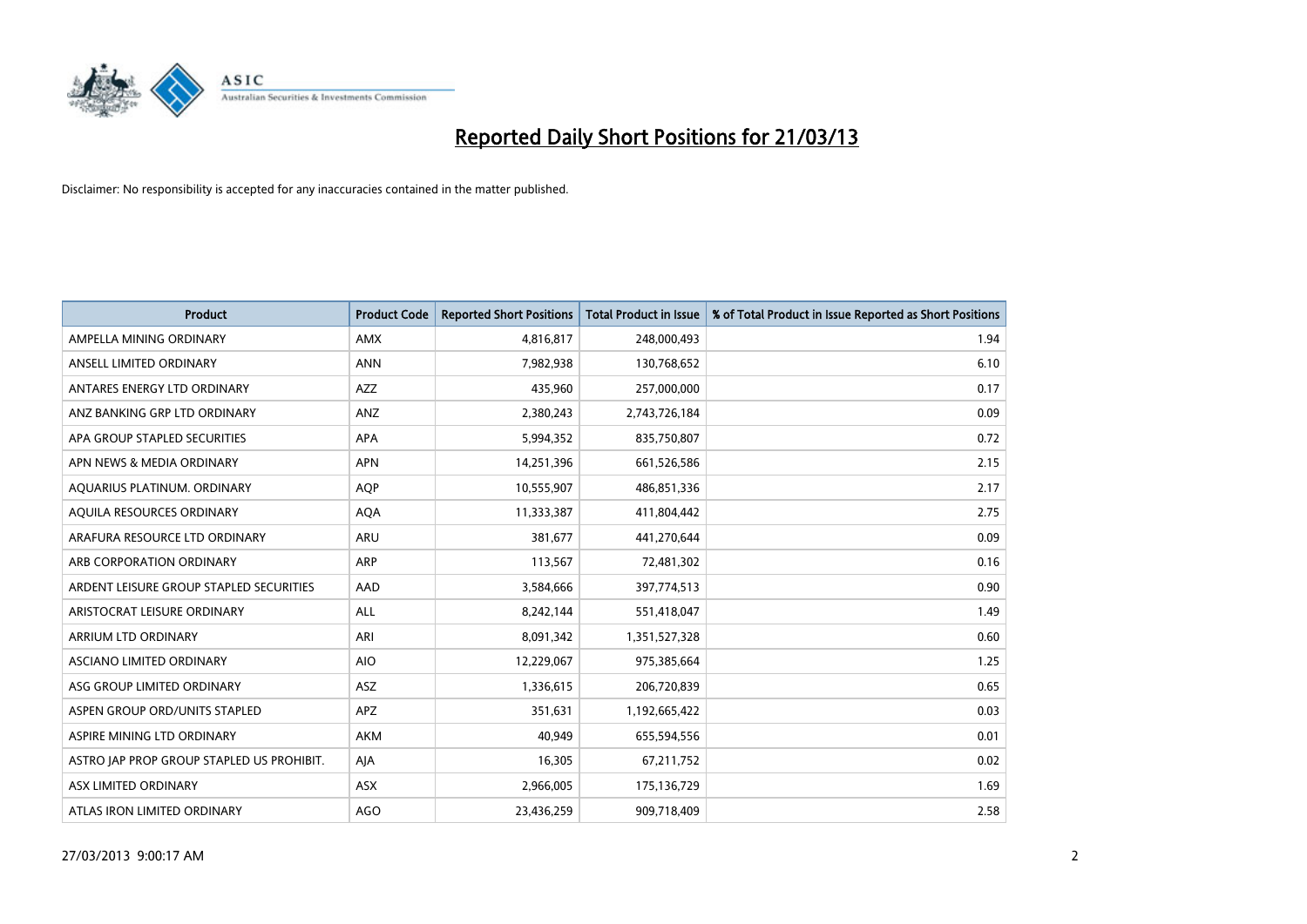

| <b>Product</b>                       | <b>Product Code</b> | <b>Reported Short Positions</b> | <b>Total Product in Issue</b> | % of Total Product in Issue Reported as Short Positions |
|--------------------------------------|---------------------|---------------------------------|-------------------------------|---------------------------------------------------------|
| AURIZON HOLDINGS LTD ORDINARY        | AZJ                 | 8,708,833                       | 2,137,284,503                 | 0.41                                                    |
| AURORA OIL & GAS ORDINARY            | <b>AUT</b>          | 6,033,824                       | 447,885,778                   | 1.35                                                    |
| AUSDRILL LIMITED ORDINARY            | ASL                 | 4,585,646                       | 309,451,963                   | 1.48                                                    |
| AUSENCO LIMITED ORDINARY             | AAX                 | 1,251,490                       | 123,527,574                   | 1.01                                                    |
| <b>AUSTAL LIMITED ORDINARY</b>       | ASB                 | 664,120                         | 346,007,639                   | 0.19                                                    |
| AUSTBROKERS HOLDINGS ORDINARY        | <b>AUB</b>          | 2,525                           | 57,568,703                    | 0.00                                                    |
| AUSTEX OIL LIMITED ORDINARY          | <b>AOK</b>          | 144,204                         | 432,951,041                   | 0.03                                                    |
| AUSTIN ENGINEERING ORDINARY          | <b>ANG</b>          | 489,981                         | 73,164,403                    | 0.67                                                    |
| AUSTRALAND PROPERTY STAPLED SECURITY | <b>ALZ</b>          | 261,290                         | 578,324,670                   | 0.05                                                    |
| AUSTRALIAN AGRICULT, ORDINARY        | AAC                 | 1,128,248                       | 312,905,085                   | 0.36                                                    |
| AUSTRALIAN INFRASTR. UNITS/ORDINARY  | <b>AIX</b>          | 2,991,786                       | 620,733,944                   | 0.48                                                    |
| AUSTRALIAN PHARM, ORDINARY           | API                 | 227,799                         | 488,115,883                   | 0.05                                                    |
| AUTOMOTIVE HOLDINGS ORDINARY         | AHE                 | 602,150                         | 260,579,682                   | 0.23                                                    |
| AVIENNINGS LIMITED ORDINARY          | <b>AVJ</b>          | 121,391                         | 274,588,694                   | 0.04                                                    |
| AWE LIMITED ORDINARY                 | <b>AWE</b>          | 3,427,151                       | 522,116,985                   | 0.66                                                    |
| AZIMUTH RES LTD ORDINARY             | <b>AZH</b>          | 1,935,122                       | 430,626,680                   | 0.45                                                    |
| <b>BANDANNA ENERGY ORDINARY</b>      | <b>BND</b>          | 23,398,600                      | 528,481,199                   | 4.43                                                    |
| BANK OF QUEENSLAND. ORDINARY         | <b>BOO</b>          | 4,979,602                       | 312,878,919                   | 1.59                                                    |
| <b>BASE RES LIMITED ORDINARY</b>     | <b>BSE</b>          | 423,120                         | 560,440,029                   | 0.08                                                    |
| <b>BATHURST RESOURCES ORDINARY</b>   | <b>BTU</b>          | 21,990,671                      | 697,247,997                   | 3.15                                                    |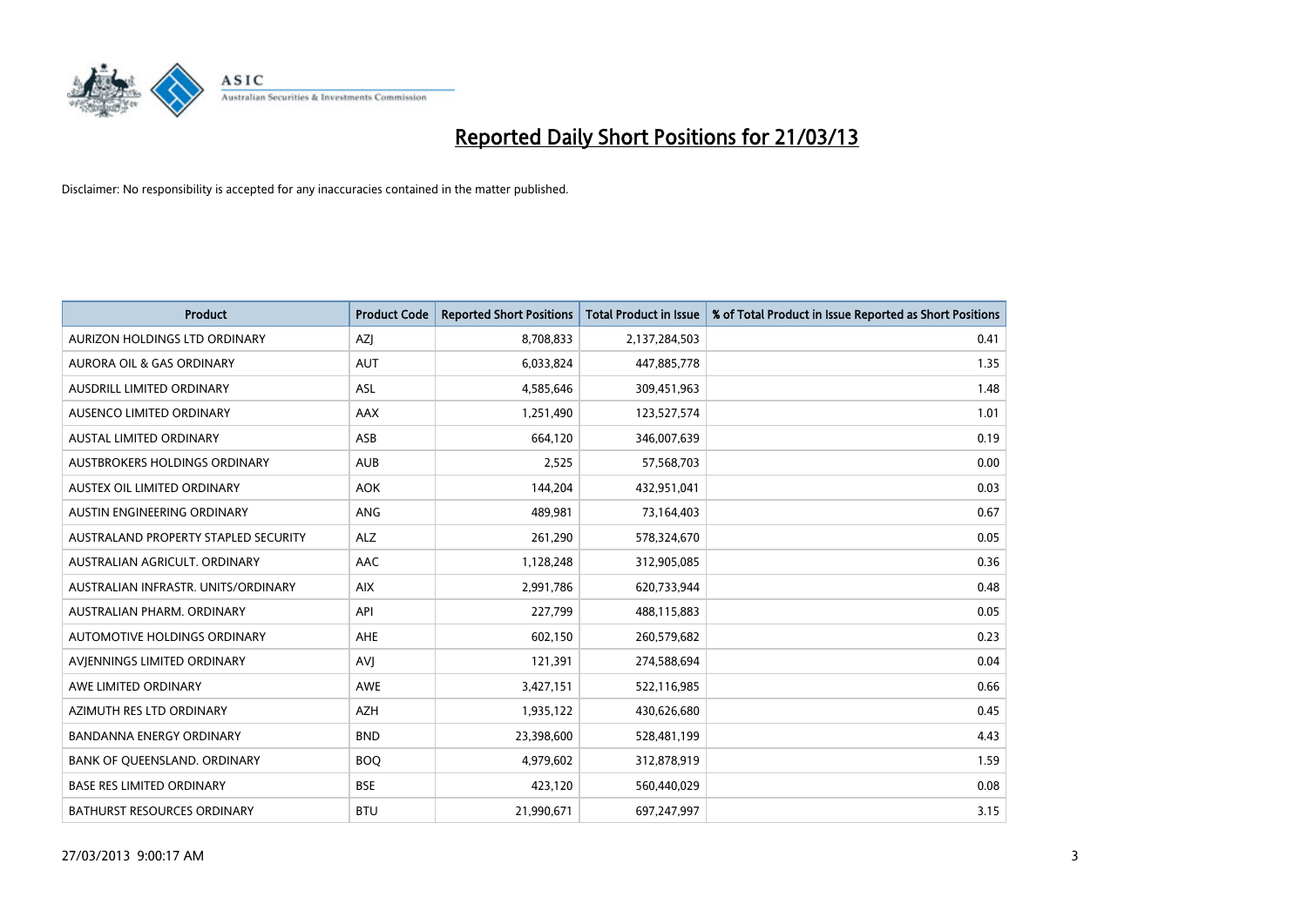

| <b>Product</b>                                | <b>Product Code</b> | <b>Reported Short Positions</b> | <b>Total Product in Issue</b> | % of Total Product in Issue Reported as Short Positions |
|-----------------------------------------------|---------------------|---------------------------------|-------------------------------|---------------------------------------------------------|
| <b>BC IRON LIMITED ORDINARY</b>               | <b>BCI</b>          | 402,330                         | 123,104,384                   | 0.33                                                    |
| BEACH ENERGY LIMITED ORDINARY                 | <b>BPT</b>          | 18,614,367                      | 1,264,889,397                 | 1.47                                                    |
| BEADELL RESOURCE LTD ORDINARY                 | <b>BDR</b>          | 20,194,910                      | 742,204,752                   | 2.72                                                    |
| BENDIGO AND ADELAIDE ORDINARY                 | <b>BEN</b>          | 14,305,662                      | 402,454,677                   | 3.55                                                    |
| BERKELEY RESOURCES ORDINARY                   | <b>BKY</b>          | 141,193                         | 179,393,273                   | 0.08                                                    |
| BETASHARESCASHETF ETF UNITS                   | AAA                 | 100,000                         | 2,680,000                     | 3.73                                                    |
| <b>BHP BILLITON LIMITED ORDINARY</b>          | <b>BHP</b>          | 9,869,278                       | 3,211,691,105                 | 0.31                                                    |
| <b>BILLABONG ORDINARY</b>                     | <b>BBG</b>          | 10,197,922                      | 478,944,292                   | 2.13                                                    |
| <b>BLACKTHORN RESOURCES ORD US PROHIBITED</b> | <b>BTR</b>          | 266,058                         | 164,285,950                   | 0.16                                                    |
| <b>BLUESCOPE STEEL LTD ORDINARY</b>           | <b>BSL</b>          | 5,205,852                       | 558,243,305                   | 0.93                                                    |
| <b>BOART LONGYEAR ORDINARY</b>                | <b>BLY</b>          | 7,566,791                       | 461,163,412                   | 1.64                                                    |
| <b>BORAL LIMITED, ORDINARY</b>                | <b>BLD</b>          | 21,289,378                      | 766,370,951                   | 2.78                                                    |
| <b>BRADKEN LIMITED ORDINARY</b>               | <b>BKN</b>          | 11,622,324                      | 168,176,418                   | 6.91                                                    |
| <b>BRAMBLES LIMITED ORDINARY</b>              | <b>BXB</b>          | 1,821,996                       | 1,556,673,996                 | 0.12                                                    |
| BREVILLE GROUP LTD ORDINARY                   | <b>BRG</b>          | 221,279                         | 130,095,322                   | 0.17                                                    |
| BRICKWORKS LIMITED ORDINARY                   | <b>BKW</b>          | 23,240                          | 147,818,132                   | 0.02                                                    |
| BROCKMAN MINING LTD ORDINARY                  | <b>BCK</b>          | 91,872                          | 7,894,482,131                 | 0.00                                                    |
| <b>BURU ENERGY ORDINARY</b>                   | <b>BRU</b>          | 18,721,541                      | 273,912,685                   | 6.83                                                    |
| <b>BWP TRUST ORDINARY UNITS</b>               | <b>BWP</b>          | 3,151,109                       | 537,753,954                   | 0.59                                                    |
| CABCHARGE AUSTRALIA ORDINARY                  | CAB                 | 7,567,143                       | 120,430,683                   | 6.28                                                    |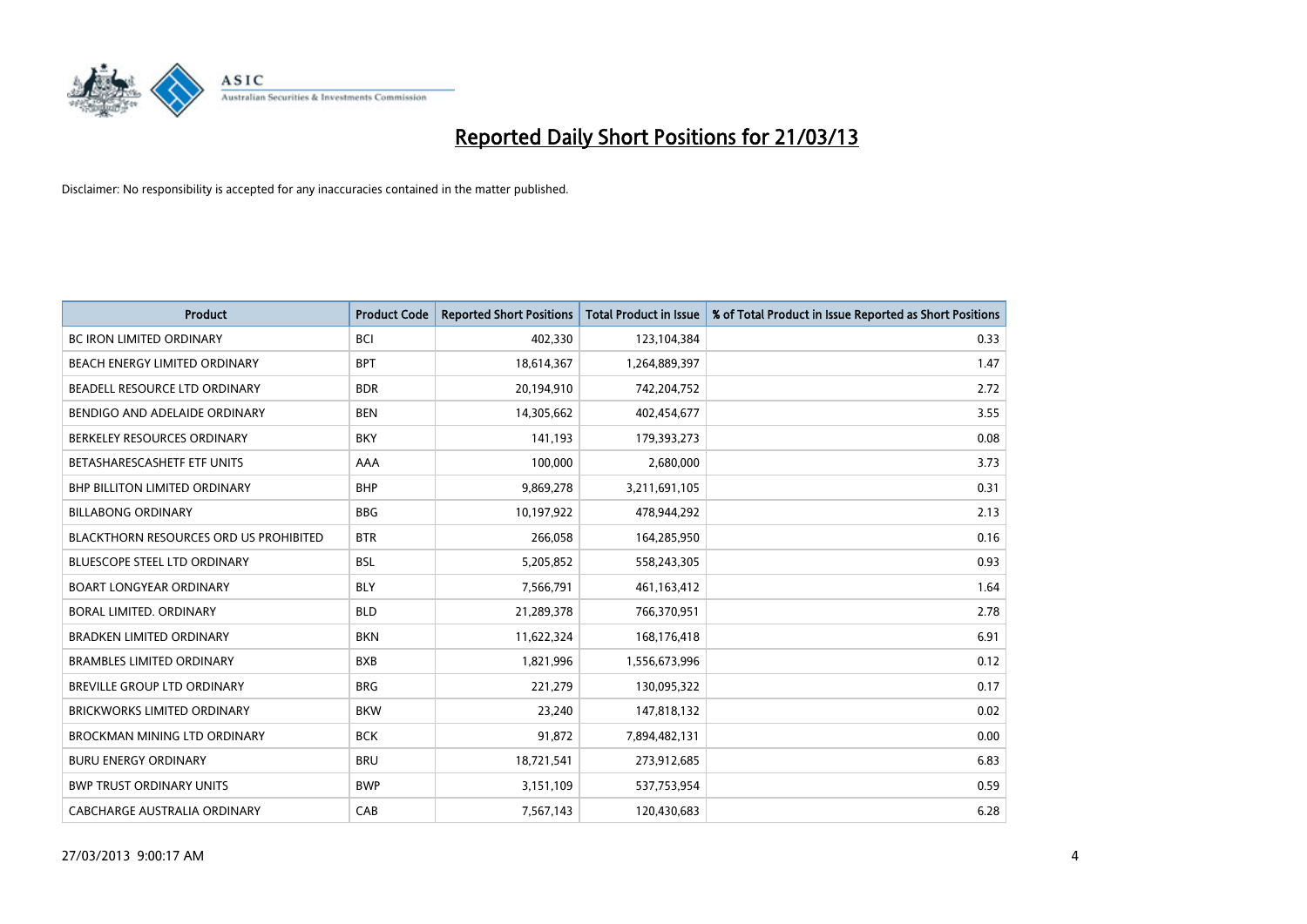

| <b>Product</b>                          | <b>Product Code</b> | <b>Reported Short Positions</b> | <b>Total Product in Issue</b> | % of Total Product in Issue Reported as Short Positions |
|-----------------------------------------|---------------------|---------------------------------|-------------------------------|---------------------------------------------------------|
| <b>CALIBRE GROUP LTD ORDINARY</b>       | <b>CGH</b>          | 843,702                         | 307,378,401                   | 0.27                                                    |
| CALTEX AUSTRALIA ORDINARY               | <b>CTX</b>          | 4,816,770                       | 270,000,000                   | 1.78                                                    |
| CAPE LAMBERT RES LTD ORDINARY           | <b>CFE</b>          | 372,554                         | 687,533,792                   | 0.05                                                    |
| CARABELLA RES LTD ORDINARY              | <b>CLR</b>          | 153,326                         | 152,361,547                   | 0.10                                                    |
| <b>CARBON ENERGY ORDINARY</b>           | <b>CNX</b>          | 48,071                          | 782,684,355                   | 0.01                                                    |
| <b>CARDNO LIMITED ORDINARY</b>          | CDD                 | 7,251,815                       | 142,770,550                   | 5.08                                                    |
| CARNARVON PETROLEUM ORDINARY            | <b>CVN</b>          | 90,175                          | 934,109,501                   | 0.01                                                    |
| CARSALES.COM LTD ORDINARY               | <b>CRZ</b>          | 4,944,466                       | 235,798,495                   | 2.10                                                    |
| <b>CASH CONVERTERS ORDINARY</b>         | CCV                 | 227,224                         | 423,861,025                   | 0.05                                                    |
| CENTRAL PETROLEUM ORDINARY              | <b>CTP</b>          | 3,161,225                       | 1,389,978,845                 | 0.23                                                    |
| CERAMIC FUEL CELLS ORDINARY             | <b>CFU</b>          | 390                             | 1,559,231,320                 | 0.00                                                    |
| CFS RETAIL TRUST GRP STAPLED SECURITIES | <b>CFX</b>          | 69,824,313                      | 2,828,495,659                 | 2.47                                                    |
| CHALLENGER DIV.PRO. STAPLED UNITS       | <b>CDI</b>          | 57,218                          | 214,101,013                   | 0.03                                                    |
| <b>CHALLENGER LIMITED ORDINARY</b>      | <b>CGF</b>          | 2,926,287                       | 534,607,512                   | 0.55                                                    |
| CHARTER HALL GROUP STAPLED US PROHIBIT. | CHC                 | 324,862                         | 302,262,312                   | 0.11                                                    |
| <b>CHARTER HALL RETAIL UNITS</b>        | <b>COR</b>          | 823,999                         | 337,582,974                   | 0.24                                                    |
| <b>CHORUS LIMITED ORDINARY</b>          | <b>CNU</b>          | 278,493                         | 385,082,123                   | 0.07                                                    |
| CITIGOLD CORP LTD ORDINARY              | <b>CTO</b>          | 153,427                         | 1,352,907,765                 | 0.01                                                    |
| <b>CLOUGH LIMITED ORDINARY</b>          | <b>CLO</b>          | 721,332                         | 776,844,268                   | 0.09                                                    |
| COAL OF AFRICA LTD ORDINARY             | <b>CZA</b>          | 432                             | 1,048,368,613                 | 0.00                                                    |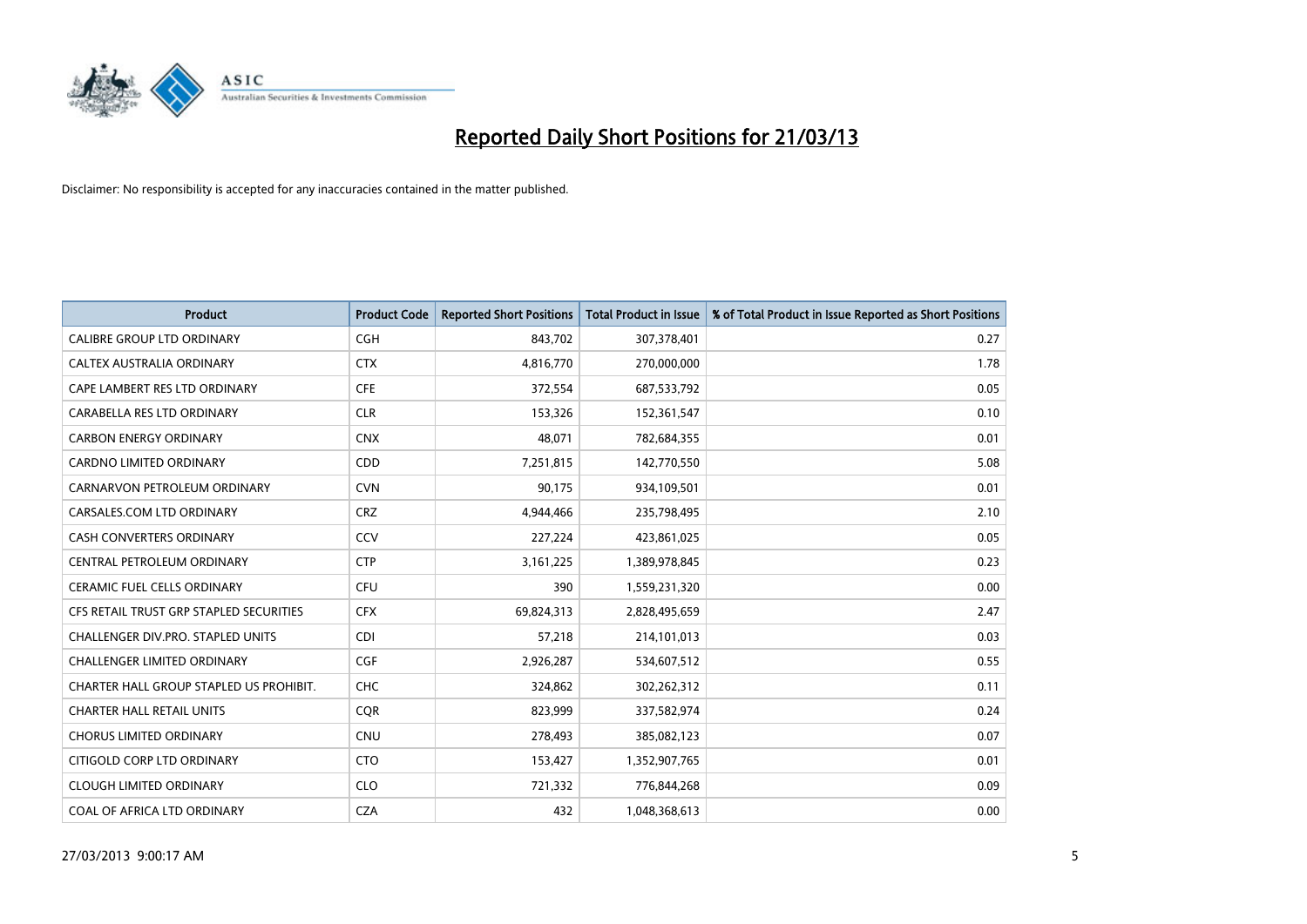

| <b>Product</b>                          | <b>Product Code</b> | <b>Reported Short Positions</b> | <b>Total Product in Issue</b> | % of Total Product in Issue Reported as Short Positions |
|-----------------------------------------|---------------------|---------------------------------|-------------------------------|---------------------------------------------------------|
| <b>COALSPUR MINES LTD ORDINARY</b>      | <b>CPL</b>          | 15,092,628                      | 634,248,901                   | 2.38                                                    |
| COCA-COLA AMATIL ORDINARY               | <b>CCL</b>          | 4,311,604                       | 762,133,414                   | 0.57                                                    |
| <b>COCHLEAR LIMITED ORDINARY</b>        | <b>COH</b>          | 4,008,542                       | 57,040,932                    | 7.03                                                    |
| COCKATOO COAL ORDINARY                  | <b>COK</b>          | 12,193,902                      | 1,016,746,908                 | 1.20                                                    |
| <b>CODAN LIMITED ORDINARY</b>           | <b>CDA</b>          | 418,503                         | 176,926,104                   | 0.24                                                    |
| <b>COLLECTION HOUSE ORDINARY</b>        | <b>CLH</b>          | 1,864                           | 115,018,120                   | 0.00                                                    |
| <b>COLLINS FOODS LTD ORDINARY</b>       | <b>CKF</b>          | 497,077                         | 93,000,003                    | 0.53                                                    |
| COMMONWEALTH BANK, ORDINARY             | <b>CBA</b>          | 10,920,879                      | 1,609,180,841                 | 0.68                                                    |
| <b>COMMONWEALTH PROP ORDINARY UNITS</b> | <b>CPA</b>          | 17,608,557                      | 2,347,003,413                 | 0.75                                                    |
| <b>COMPASS RESOURCES ORDINARY</b>       | <b>CMR</b>          | 7,472                           | 1,403,744,100                 | 0.00                                                    |
| COMPUTERSHARE LTD ORDINARY              | <b>CPU</b>          | 11,270,977                      | 556,203,079                   | 2.03                                                    |
| <b>COOPER ENERGY LTD ORDINARY</b>       | <b>COE</b>          | 201,209                         | 329,099,922                   | 0.06                                                    |
| <b>CORP TRAVEL LIMITED ORDINARY</b>     | <b>CTD</b>          | 138,974                         | 77,410,044                    | 0.18                                                    |
| <b>CREDIT CORP GROUP ORDINARY</b>       | <b>CCP</b>          | 42,482                          | 45,932,899                    | 0.09                                                    |
| <b>CROMWELL PROP STAPLED SECURITIES</b> | <b>CMW</b>          | 3,403,270                       | 1,460,982,142                 | 0.23                                                    |
| <b>CROWN LIMITED ORDINARY</b>           | <b>CWN</b>          | 5,998,289                       | 728,394,185                   | 0.82                                                    |
| <b>CSG LIMITED ORDINARY</b>             | CSV                 | 8,018                           | 278,155,477                   | 0.00                                                    |
| <b>CSL LIMITED ORDINARY</b>             | <b>CSL</b>          | 557,770                         | 497,370,629                   | 0.11                                                    |
| <b>CSR LIMITED ORDINARY</b>             | <b>CSR</b>          | 49,088,408                      | 506,000,315                   | 9.70                                                    |
| <b>CUDECO LIMITED ORDINARY</b>          | CDU                 | 2,913,993                       | 199,877,294                   | 1.46                                                    |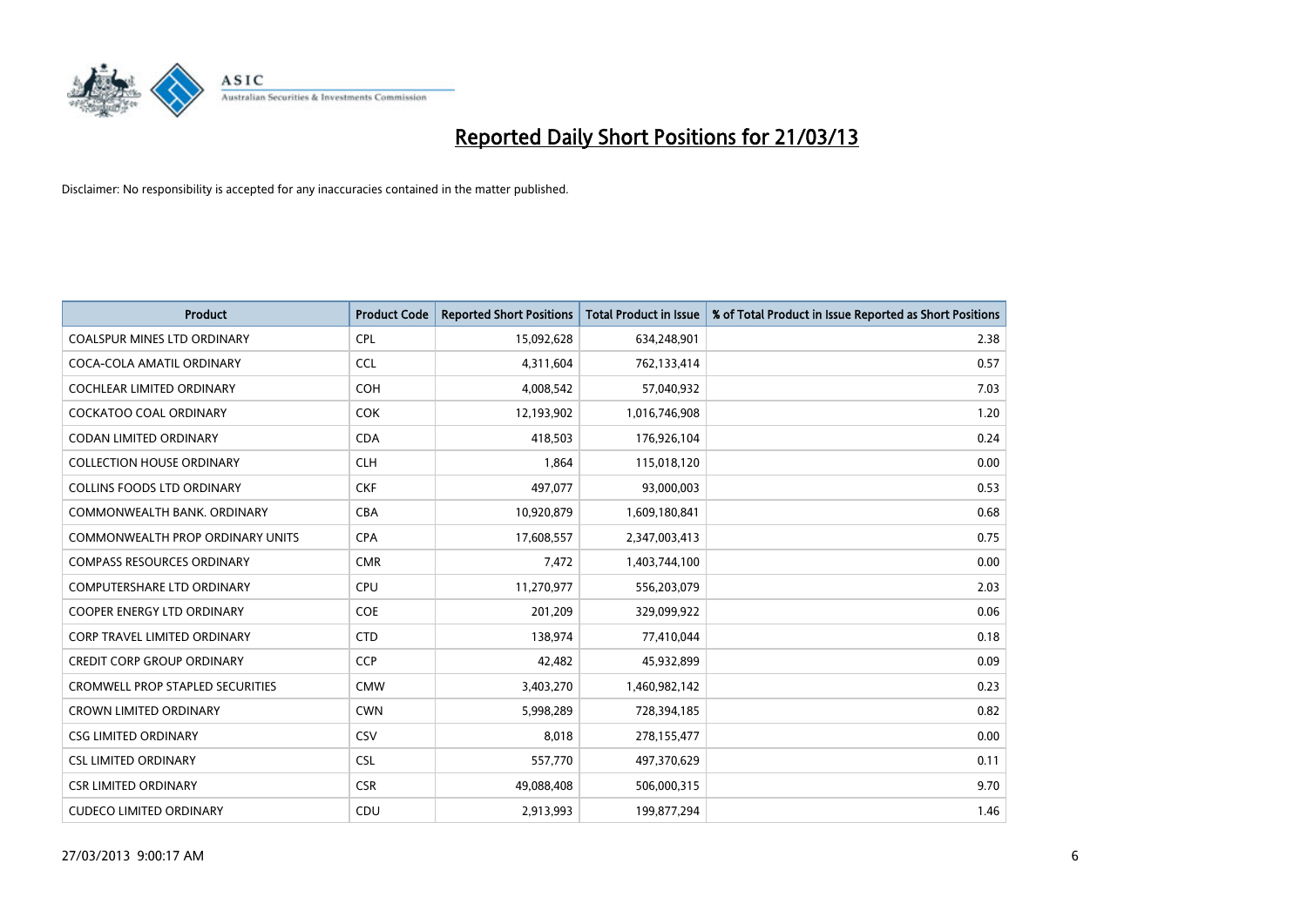

| <b>Product</b>                       | <b>Product Code</b> | <b>Reported Short Positions</b> | <b>Total Product in Issue</b> | % of Total Product in Issue Reported as Short Positions |
|--------------------------------------|---------------------|---------------------------------|-------------------------------|---------------------------------------------------------|
| DART ENERGY LTD ORDINARY             | <b>DTE</b>          | 16,601,408                      | 878,668,388                   | 1.89                                                    |
| DAVID JONES LIMITED ORDINARY         | <b>DIS</b>          | 57,385,816                      | 531,788,775                   | 10.79                                                   |
| <b>DECMIL GROUP LIMITED ORDINARY</b> | <b>DCG</b>          | 1,009,497                       | 168,203,219                   | 0.60                                                    |
| DEXUS PROPERTY GROUP STAPLED UNITS   | <b>DXS</b>          | 6,437,164                       | 4,839,024,176                 | 0.13                                                    |
| DISCOVERY METALS LTD ORDINARY        | <b>DML</b>          | 6,165,388                       | 486,986,451                   | 1.27                                                    |
| DOMINO PIZZA ENTERPR ORDINARY        | <b>DMP</b>          | 153,754                         | 70,192,674                    | 0.22                                                    |
| DORAY MINERALS LTD ORDINARY          | <b>DRM</b>          | 55,974                          | 141,866,768                   | 0.04                                                    |
| DOWNER EDI LIMITED ORDINARY          | <b>DOW</b>          | 7,708,488                       | 429,100,296                   | 1.80                                                    |
| DRILLSEARCH ENERGY ORDINARY          | <b>DLS</b>          | 2,093,900                       | 427,353,371                   | 0.49                                                    |
| DUET GROUP STAPLED US PROHIBIT.      | <b>DUE</b>          | 9,447,327                       | 1,169,314,842                 | 0.81                                                    |
| DULUXGROUP LIMITED ORDINARY          | <b>DLX</b>          | 7,551,154                       | 374,507,181                   | 2.02                                                    |
| <b>DWS LTD ORDINARY</b>              | <b>DWS</b>          | 296,516                         | 132,362,763                   | 0.22                                                    |
| ECHO ENTERTAINMENT ORDINARY          | <b>EGP</b>          | 7,277,701                       | 825,672,730                   | 0.88                                                    |
| <b>ELDERS LIMITED ORDINARY</b>       | <b>ELD</b>          | 16,515,023                      | 448,598,480                   | 3.68                                                    |
| ELEMENTAL MINERALS ORDINARY          | <b>ELM</b>          | 33,456                          | 288,587,228                   | 0.01                                                    |
| ELEMENTOS LIMITED ORDINARY           | <b>ELT</b>          | 16                              | 149,531,420                   | 0.00                                                    |
| <b>EMECO HOLDINGS ORDINARY</b>       | <b>EHL</b>          | 5,703,242                       | 599,675,707                   | 0.95                                                    |
| <b>ENDEAVOUR MIN CORP CDI 1:1</b>    | <b>EVR</b>          | 67,437                          | 131,354,574                   | 0.05                                                    |
| <b>ENERGY RESOURCES ORDINARY 'A'</b> | <b>ERA</b>          | 8,208,218                       | 517,725,062                   | 1.59                                                    |
| <b>ENERGY WORLD CORPOR. ORDINARY</b> | <b>EWC</b>          | 19,557,193                      | 1,734,166,672                 | 1.13                                                    |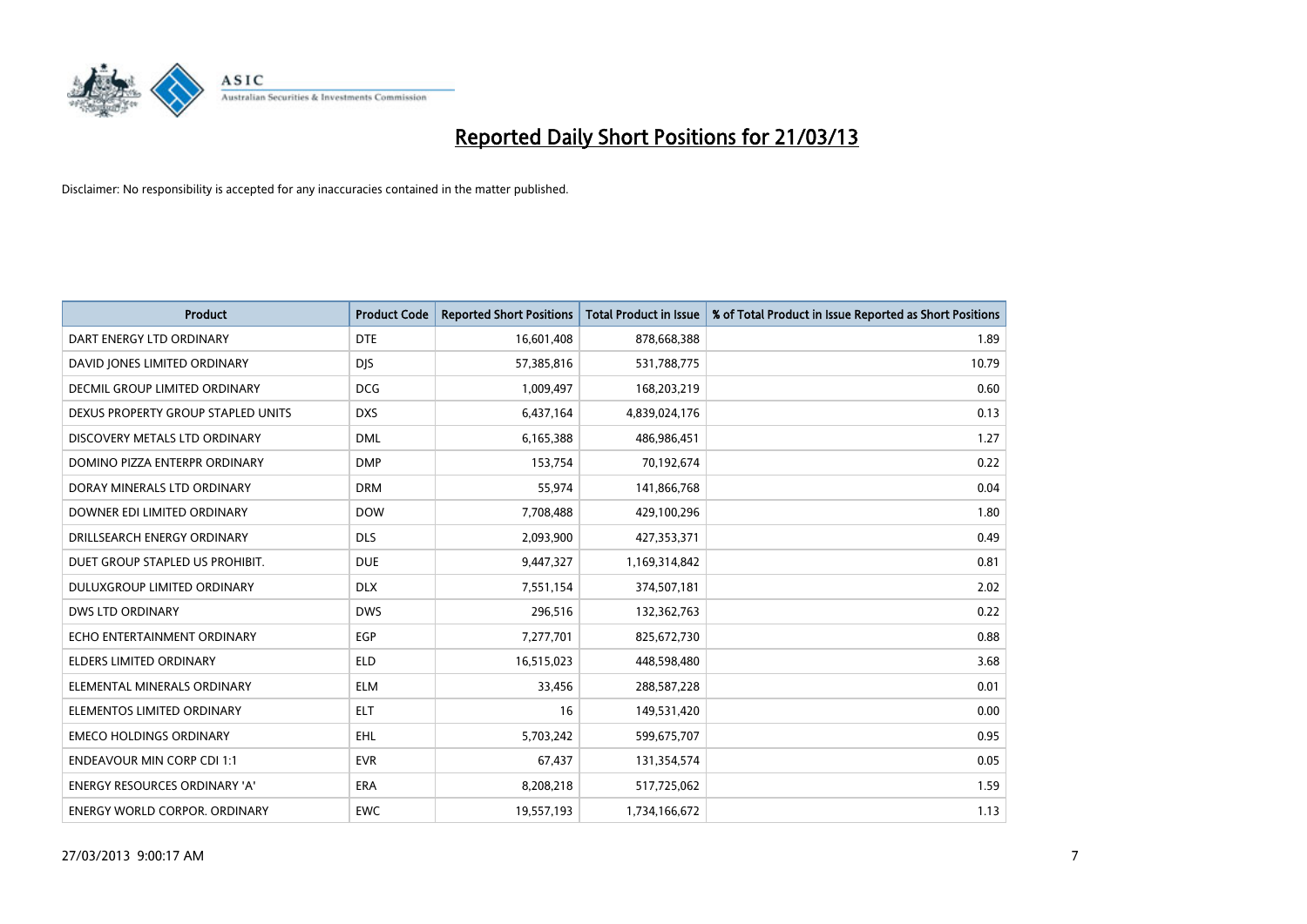

| <b>Product</b>                         | <b>Product Code</b> | <b>Reported Short Positions</b> | <b>Total Product in Issue</b> | % of Total Product in Issue Reported as Short Positions |
|----------------------------------------|---------------------|---------------------------------|-------------------------------|---------------------------------------------------------|
| <b>ENVESTRA LIMITED ORDINARY</b>       | <b>ENV</b>          | 6,108,345                       | 1,603,333,497                 | 0.38                                                    |
| EVOLUTION MINING LTD ORDINARY          | <b>EVN</b>          | 13,749,118                      | 708,092,989                   | 1.94                                                    |
| FAIRFAX MEDIA LTD ORDINARY             | <b>FXJ</b>          | 403,361,330                     | 2,351,955,725                 | 17.15                                                   |
| FANTASTIC HOLDINGS ORDINARY            | <b>FAN</b>          | 35,367                          | 102,739,538                   | 0.03                                                    |
| <b>FAR LTD ORDINARY</b>                | <b>FAR</b>          | 22,121,932                      | 2,499,846,742                 | 0.88                                                    |
| FEDERATION CNTRES ORD/UNIT STAPLED SEC | FDC                 | 3,779,465                       | 1,427,641,565                 | 0.26                                                    |
| FINBAR GROUP LIMITED ORDINARY          | <b>FRI</b>          | 2,000                           | 214,824,630                   | 0.00                                                    |
| FKP PROPERTY GROUP STAPLED SECURITIES  | <b>FKP</b>          | 6,354,293                       | 321,578,705                   | 1.98                                                    |
| FLEETWOOD CORP ORDINARY                | <b>FWD</b>          | 3,858,240                       | 60,104,188                    | 6.42                                                    |
| FLETCHER BUILDING ORDINARY             | <b>FBU</b>          | 3,911,826                       | 684,793,538                   | 0.57                                                    |
| FLEXIGROUP LIMITED ORDINARY            | <b>FXL</b>          | 166,597                         | 287,869,669                   | 0.06                                                    |
| <b>FLIGHT CENTRE ORDINARY</b>          | <b>FLT</b>          | 10,624,324                      | 100,344,792                   | 10.59                                                   |
| FLINDERS MINES LTD ORDINARY            | <b>FMS</b>          | 2,706,478                       | 1,821,300,404                 | 0.15                                                    |
| <b>FOCUS MINERALS LTD ORDINARY</b>     | <b>FML</b>          | 9,248,818                       | 8,822,771,352                 | 0.10                                                    |
| FONTERRA SHARE FUND ORDINARY UNITS     | <b>FSF</b>          | 34,842                          | 95,822,090                    | 0.04                                                    |
| FORGE GROUP LIMITED ORDINARY           | FGE                 | 258,950                         | 86,169,014                    | 0.30                                                    |
| <b>FORTESCUE METALS GRP ORDINARY</b>   | <b>FMG</b>          | 181,523,301                     | 3,113,798,659                 | 5.83                                                    |
| <b>G.U.D. HOLDINGS ORDINARY</b>        | GUD                 | 4,495,970                       | 71,341,319                    | 6.30                                                    |
| <b>G8 EDUCATION LIMITED ORDINARY</b>   | <b>GEM</b>          | 709,288                         | 270,940,348                   | 0.26                                                    |
| <b>GALAXY RESOURCES ORDINARY</b>       | <b>GXY</b>          | 3,468,830                       | 584,355,501                   | 0.59                                                    |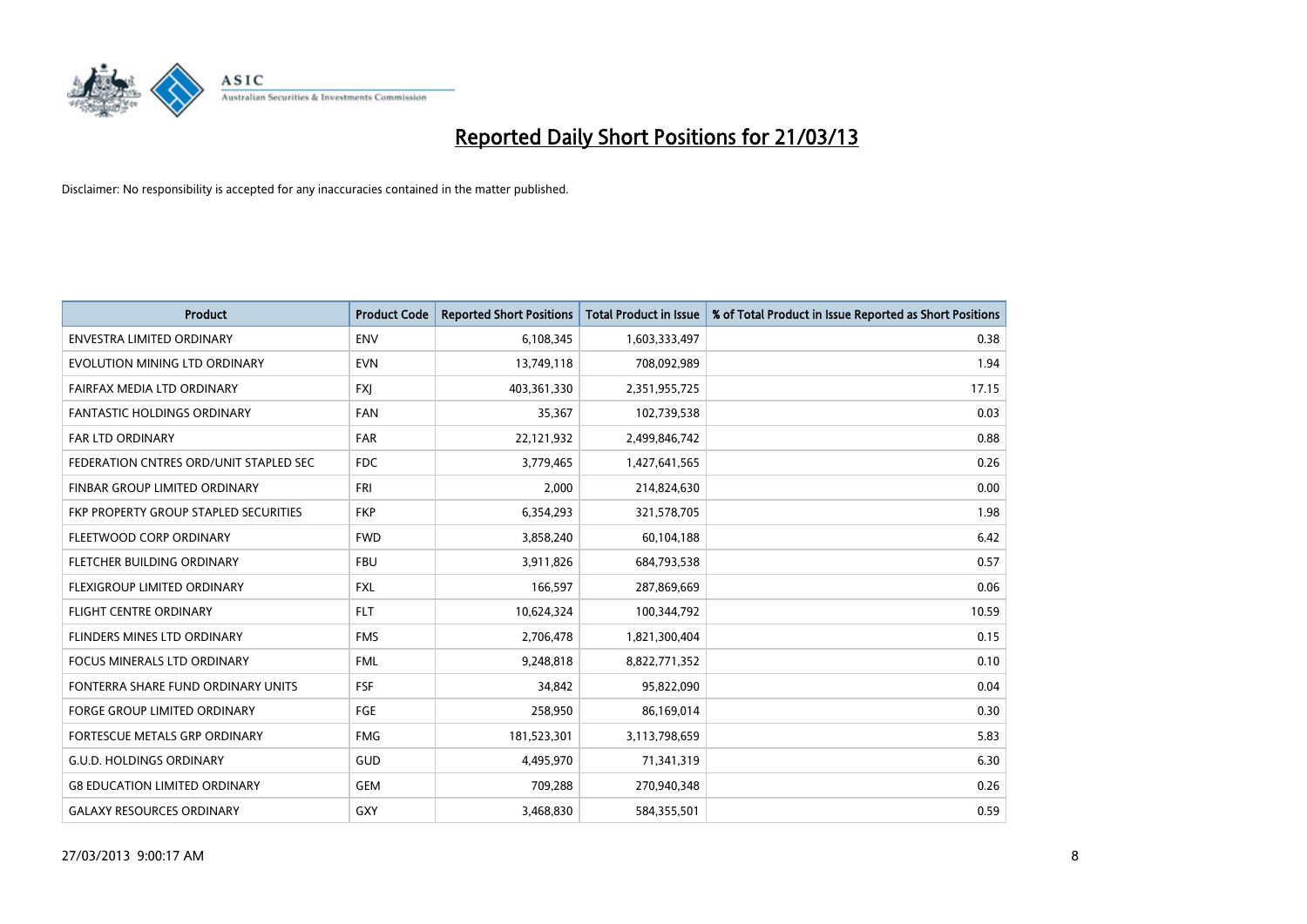

| <b>Product</b>                                   | <b>Product Code</b> | <b>Reported Short Positions</b> | <b>Total Product in Issue</b> | % of Total Product in Issue Reported as Short Positions |
|--------------------------------------------------|---------------------|---------------------------------|-------------------------------|---------------------------------------------------------|
| <b>GEODYNAMICS LIMITED ORDINARY</b>              | GDY                 | 850                             | 406,452,608                   | 0.00                                                    |
| <b>GINDALBIE METALS LTD ORDINARY</b>             | <b>GBG</b>          | 35,323,721                      | 1,404,350,200                 | 2.52                                                    |
| <b>GOODMAN FIELDER, ORDINARY</b>                 | <b>GFF</b>          | 46,150,782                      | 1,955,559,207                 | 2.36                                                    |
| <b>GOODMAN GROUP STAPLED US PROHIBIT.</b>        | <b>GMG</b>          | 4,595,468                       | 1,713,233,947                 | 0.27                                                    |
| <b>GPT GROUP STAPLED SEC.</b>                    | <b>GPT</b>          | 3,061,622                       | 1,768,731,729                 | 0.17                                                    |
| <b>GRAINCORP LIMITED A CLASS ORDINARY</b>        | <b>GNC</b>          | 1,908,342                       | 228,855,628                   | 0.83                                                    |
| <b>GRANGE RESOURCES, ORDINARY</b>                | <b>GRR</b>          | 1,664,445                       | 1,156,492,195                 | 0.14                                                    |
| <b>GREENLAND MIN EN LTD ORDINARY</b>             | GGG                 | 4,940,843                       | 571,225,263                   | 0.86                                                    |
| <b>GROWTHPOINT PROPERTY ORD/UNIT STAPLED SEC</b> | GOZ                 | 3,831                           | 402,830,366                   | 0.00                                                    |
| <b>GRYPHON MINERALS LTD ORDINARY</b>             | GRY                 | 12,605,992                      | 400,464,983                   | 3.15                                                    |
| <b>GUILDFORD COAL LTD ORDINARY</b>               | <b>GUF</b>          | 1,516,293                       | 635,046,899                   | 0.24                                                    |
| <b>GUNNS LIMITED ORDINARY</b>                    | <b>GNS</b>          | 51,772,667                      | 848,401,559                   | 6.10                                                    |
| <b>GWA GROUP LTD ORDINARY</b>                    | <b>GWA</b>          | 6,949,443                       | 304,706,899                   | 2.28                                                    |
| HARVEY NORMAN ORDINARY                           | <b>HVN</b>          | 87,947,239                      | 1,062,316,784                 | 8.28                                                    |
| HASTIE GROUP LIMITED ORDINARY                    | <b>HST</b>          | 210,891                         | 137,353,504                   | 0.15                                                    |
| HASTINGS HIGH YIELD ORDINARY UNITS               | <b>HHY</b>          | 86,264                          | 104,005,057                   | 0.08                                                    |
| <b>HENDERSON GROUP CDI 1:1</b>                   | <b>HGG</b>          | 4,009,494                       | 725,243,442                   | 0.55                                                    |
| HFA HOLDINGS LIMITED ORDINARY                    | <b>HFA</b>          | 3,809                           | 117,332,831                   | 0.00                                                    |
| HILLGROVE RES LTD ORDINARY                       | <b>HGO</b>          | 1,529,144                       | 1,022,760,221                 | 0.15                                                    |
| HILLS HOLDINGS LTD ORDINARY                      | HIL                 | 2,544,790                       | 246,500,444                   | 1.03                                                    |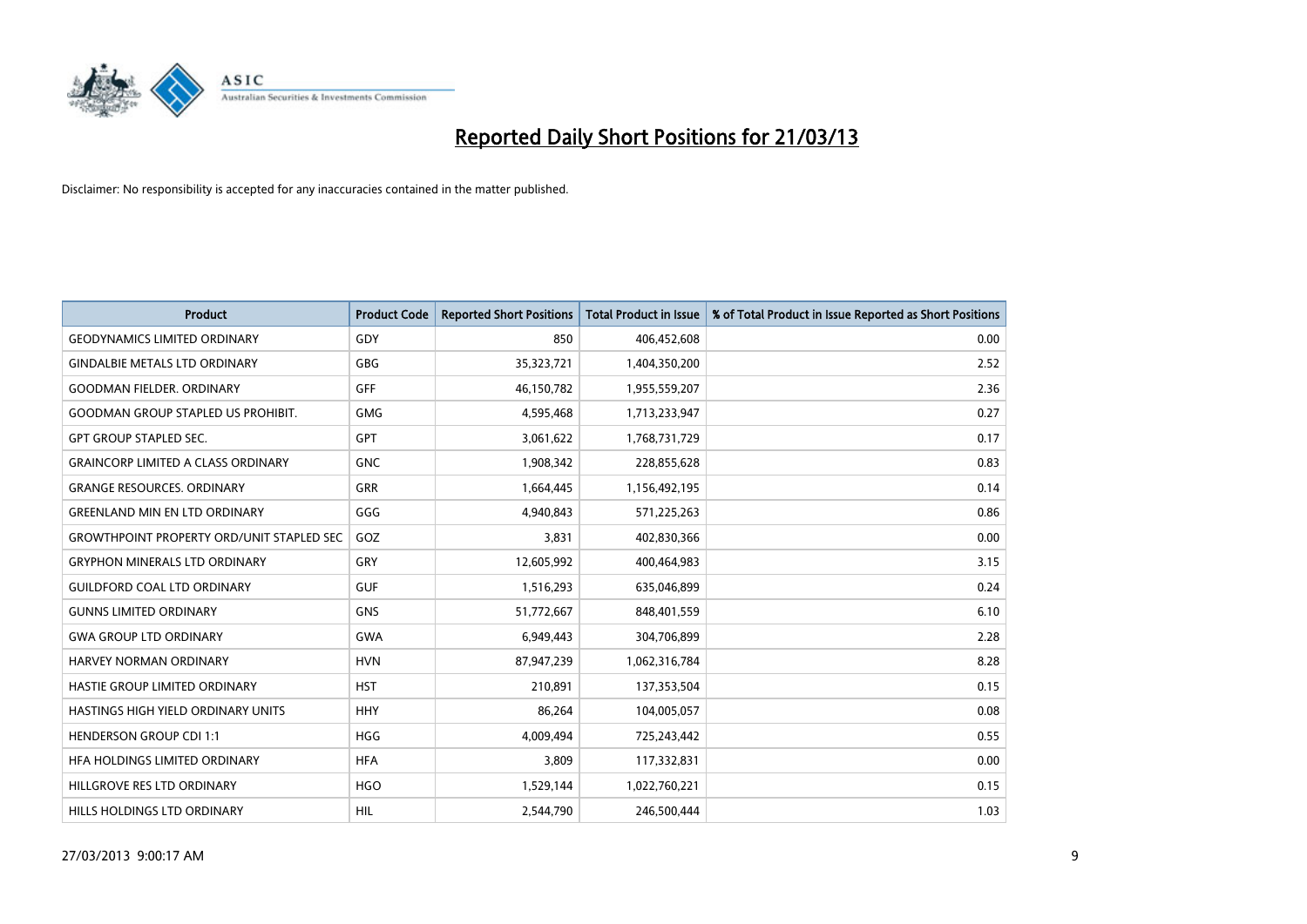

| <b>Product</b>                           | <b>Product Code</b> | <b>Reported Short Positions</b> | <b>Total Product in Issue</b> | % of Total Product in Issue Reported as Short Positions |
|------------------------------------------|---------------------|---------------------------------|-------------------------------|---------------------------------------------------------|
| HORIZON OIL LIMITED ORDINARY             | <b>HZN</b>          | 39,787,112                      | 1,135,266,515                 | 3.50                                                    |
| HUGHES DRILLING LTD ORDINARY             | <b>HDX</b>          | 95.188                          | 153,232,386                   | 0.06                                                    |
| <b>ICON ENERGY LIMITED ORDINARY</b>      | <b>ICN</b>          | 1,576,199                       | 533,391,210                   | 0.30                                                    |
| <b>IINET LIMITED ORDINARY</b>            | <b>IIN</b>          | 1,394,524                       | 161,238,847                   | 0.86                                                    |
| <b>ILUKA RESOURCES ORDINARY</b>          | ILU                 | 66,680,540                      | 418,700,517                   | 15.93                                                   |
| <b>IMDEX LIMITED ORDINARY</b>            | <b>IMD</b>          | 1,919,903                       | 210,473,188                   | 0.91                                                    |
| IMF (AUSTRALIA) LTD ORDINARY             | <b>IMF</b>          | 933.909                         | 123,201,716                   | 0.76                                                    |
| <b>INCITEC PIVOT ORDINARY</b>            | IPL                 | 27,104,156                      | 1,628,730,107                 | 1.66                                                    |
| INDEPENDENCE GROUP ORDINARY              | <b>IGO</b>          | 3,066,220                       | 232,882,535                   | 1.32                                                    |
| <b>INDOPHIL RESOURCES ORDINARY</b>       | <b>IRN</b>          | 1,451,960                       | 1,203,146,194                 | 0.12                                                    |
| <b>INFIGEN ENERGY STAPLED SECURITIES</b> | <b>IFN</b>          | 3,312,082                       | 762,265,972                   | 0.43                                                    |
| <b>INSURANCE AUSTRALIA ORDINARY</b>      | IAG                 | 3,196,781                       | 2,079,034,021                 | 0.15                                                    |
| INTEGRATED RESEARCH ORDINARY             | IRI                 | 45.517                          | 168,359,453                   | 0.03                                                    |
| <b>INTREPID MINES ORDINARY</b>           | <b>IAU</b>          | 12,804,228                      | 555,707,647                   | 2.30                                                    |
| INVESTA OFFICE FUND STAPLED SECURITIES   | <b>IOF</b>          | 1,754,372                       | 614,047,458                   | 0.29                                                    |
| <b>INVOCARE LIMITED ORDINARY</b>         | <b>IVC</b>          | 1,840,327                       | 110,030,298                   | 1.67                                                    |
| <b>ION LIMITED ORDINARY</b>              | <b>ION</b>          | 164,453                         | 256,365,105                   | 0.06                                                    |
| <b>IOOF HOLDINGS LTD ORDINARY</b>        | IFL                 | 2,392,000                       | 232,091,225                   | 1.03                                                    |
| <b>IRESS LIMITED ORDINARY</b>            | <b>IRE</b>          | 2,368,921                       | 128,620,231                   | 1.84                                                    |
| <b>IRON ORE HOLDINGS ORDINARY</b>        | <b>IOH</b>          | 16,649                          | 161,174,005                   | 0.01                                                    |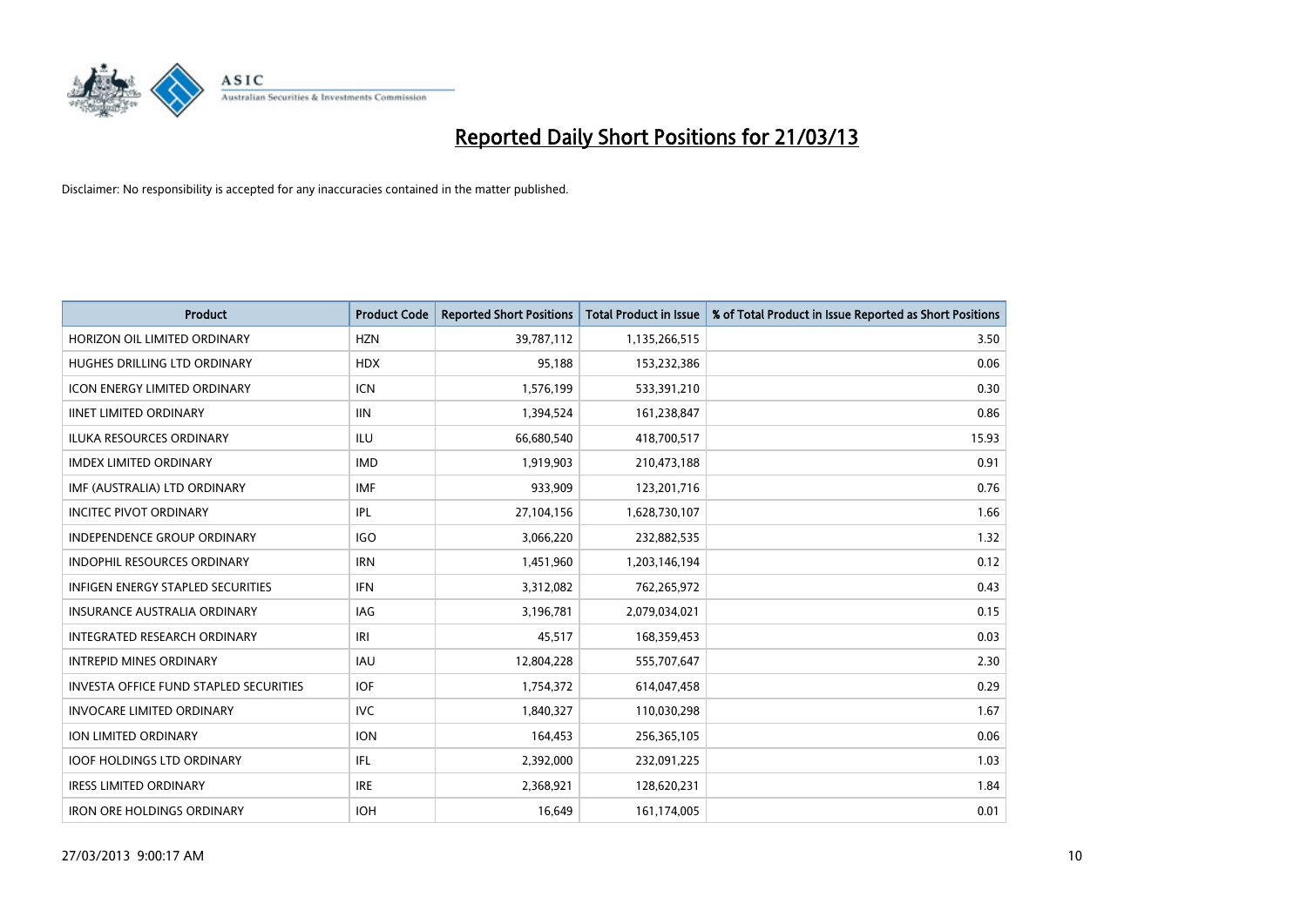

| <b>Product</b>                           | <b>Product Code</b> | <b>Reported Short Positions</b> | <b>Total Product in Issue</b> | % of Total Product in Issue Reported as Short Positions |
|------------------------------------------|---------------------|---------------------------------|-------------------------------|---------------------------------------------------------|
| <b>IVANHOE AUSTRALIA ORDINARY</b>        | <b>IVA</b>          | 1,566,095                       | 724,339,661                   | 0.22                                                    |
| JAMES HARDIE INDUST CHESS DEPOSITARY INT | <b>IHX</b>          | 6,473,871                       | 441,488,089                   | 1.47                                                    |
| <b>JB HI-FI LIMITED ORDINARY</b>         | <b>JBH</b>          | 17,916,619                      | 98,947,309                    | 18.11                                                   |
| <b>JUMBO INTERACTIVE ORDINARY</b>        | JIN                 | 1,929                           | 43,552,560                    | 0.00                                                    |
| <b>JUPITER MINES ORDINARY</b>            | <b>IMS</b>          | 30                              | 2,281,835,383                 | 0.00                                                    |
| <b>KAGARA LTD ORDINARY</b>               | KZL                 | 3,008,926                       | 798,953,117                   | 0.38                                                    |
| KAROON GAS AUSTRALIA ORDINARY            | <b>KAR</b>          | 699,412                         | 221,420,769                   | 0.32                                                    |
| KATHMANDU HOLD LTD ORDINARY              | <b>KMD</b>          | 20,535                          | 200,215,894                   | 0.01                                                    |
| <b>KBL MINING LIMITED ORDINARY</b>       | <b>KBL</b>          | 1,820                           | 293,535,629                   | 0.00                                                    |
| KINGSGATE CONSOLID. ORDINARY             | <b>KCN</b>          | 13,936,420                      | 151,828,173                   | 9.18                                                    |
| KINGSROSE MINING LTD ORDINARY            | <b>KRM</b>          | 288,616                         | 291,959,871                   | 0.10                                                    |
| LEIGHTON HOLDINGS ORDINARY               | LEI                 | 7,650,380                       | 337,199,938                   | 2.27                                                    |
| LEND LEASE GROUP UNIT/ORD STAPLED        | <b>LLC</b>          | 3,311,338                       | 574,351,883                   | 0.58                                                    |
| LINC ENERGY LTD ORDINARY                 | <b>LNC</b>          | 14,511,003                      | 517,770,424                   | 2.80                                                    |
| LION SELECTION GRP ORDINARY              | <b>LSX</b>          | 36                              | 88,030,963                    | 0.00                                                    |
| LYCOPODIUM LIMITED ORDINARY              | <b>LYL</b>          | 202                             | 38,855,103                    | 0.00                                                    |
| LYNAS CORPORATION ORDINARY               | <b>LYC</b>          | 200,094,479                     | 1,960,801,292                 | 10.20                                                   |
| M2 TELECOMMUNICATION ORDINARY            | <b>MTU</b>          | 7,411,857                       | 158,016,251                   | 4.69                                                    |
| <b>MACA LIMITED ORDINARY</b>             | <b>MLD</b>          | 103,218                         | 172,500,000                   | 0.06                                                    |
| <b>MACMAHON HOLDINGS ORDINARY</b>        | <b>MAH</b>          | 10,499,728                      | 1,261,699,966                 | 0.83                                                    |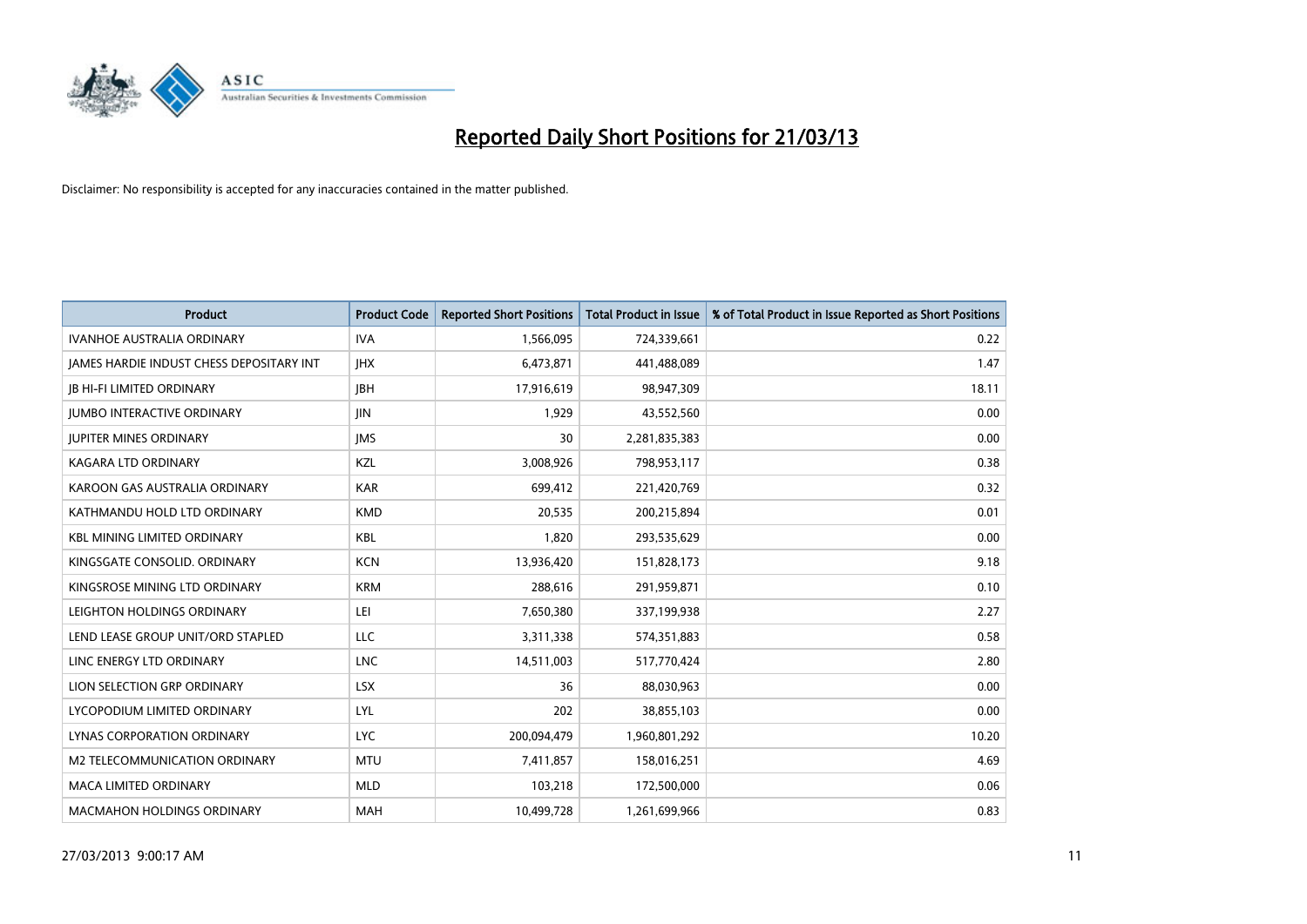

| <b>Product</b>                        | <b>Product Code</b> | <b>Reported Short Positions</b> | <b>Total Product in Issue</b> | % of Total Product in Issue Reported as Short Positions |
|---------------------------------------|---------------------|---------------------------------|-------------------------------|---------------------------------------------------------|
| MACO ATLAS ROADS GRP ORDINARY STAPLED | <b>MQA</b>          | 16,965,931                      | 478,531,436                   | 3.55                                                    |
| MACQUARIE GROUP LTD ORDINARY          | MQG                 | 4,305,043                       | 339,506,578                   | 1.27                                                    |
| MAGELLAN FIN GRP LTD ORDINARY         | <b>MFG</b>          | 273,875                         | 152,737,530                   | 0.18                                                    |
| <b>MATRIX C &amp; E LTD ORDINARY</b>  | <b>MCE</b>          | 3,546,411                       | 94,555,428                    | 3.75                                                    |
| MAVERICK DRILLING ORDINARY            | <b>MAD</b>          | 10,449,814                      | 452,726,751                   | 2.31                                                    |
| MCMILLAN SHAKESPEARE ORDINARY         | <b>MMS</b>          | 163,616                         | 74,523,965                    | 0.22                                                    |
| MEDUSA MINING LTD ORDINARY            | MML                 | 3,770,642                       | 188,903,911                   | 2.00                                                    |
| MELBOURNE IT LIMITED ORDINARY         | <b>MLB</b>          | 458,750                         | 82,451,363                    | 0.56                                                    |
| MEO AUSTRALIA LTD ORDINARY            | <b>MEO</b>          | 432,047                         | 627,264,587                   | 0.07                                                    |
| <b>MERMAID MARINE ORDINARY</b>        | <b>MRM</b>          | 1,271,631                       | 226,667,868                   | 0.56                                                    |
| MESOBLAST LIMITED ORDINARY            | <b>MSB</b>          | 15,615,510                      | 314,811,301                   | 4.96                                                    |
| METALS X LIMITED ORDINARY             | <b>MLX</b>          | 77,960                          | 1,651,766,110                 | 0.00                                                    |
| METCASH LIMITED ORDINARY              | <b>MTS</b>          | 100,771,121                     | 880,704,786                   | 11.44                                                   |
| METMINCO LIMITED ORDINARY             | <b>MNC</b>          | 54,825                          | 1,749,543,023                 | 0.00                                                    |
| MICLYN EXP OFFSHR ORDINARY            | <b>MIO</b>          | 367,822                         | 278,639,188                   | 0.13                                                    |
| MILTON CORPORATION ORDINARY           | <b>MLT</b>          | 12,800                          | 122,147,119                   | 0.01                                                    |
| MINCOR RESOURCES NL ORDINARY          | <b>MCR</b>          | 2,413,487                       | 188,208,274                   | 1.28                                                    |
| MINERAL DEPOSITS ORDINARY             | <b>MDL</b>          | 1,425,241                       | 83,538,786                    | 1.71                                                    |
| MINERAL RESOURCES, ORDINARY           | <b>MIN</b>          | 1,732,823                       | 185,724,169                   | 0.93                                                    |
| MIRABELA NICKEL LTD ORDINARY          | <b>MBN</b>          | 13,893,238                      | 876,765,094                   | 1.58                                                    |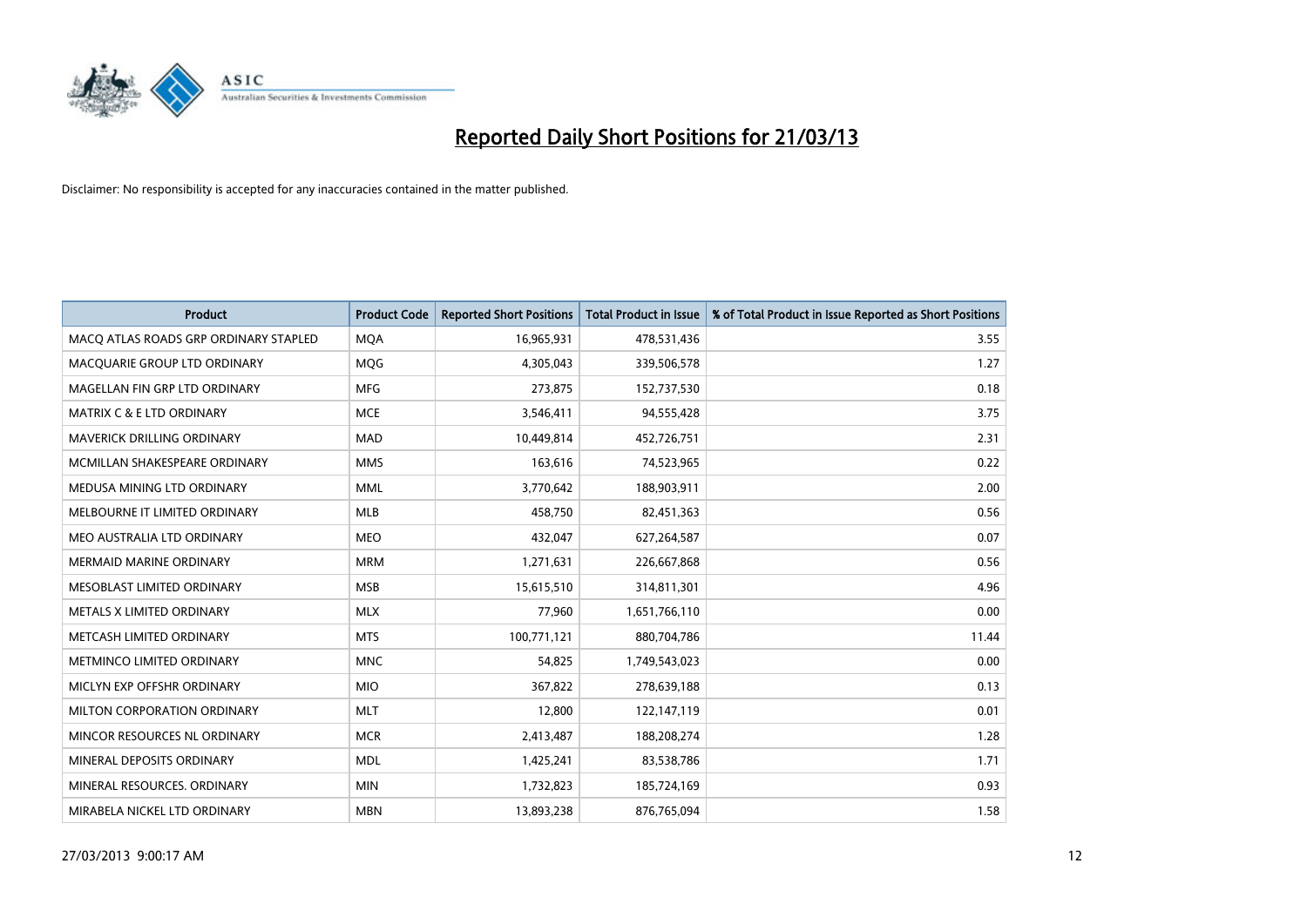

| <b>Product</b>                     | <b>Product Code</b> | <b>Reported Short Positions</b> | <b>Total Product in Issue</b> | % of Total Product in Issue Reported as Short Positions |
|------------------------------------|---------------------|---------------------------------|-------------------------------|---------------------------------------------------------|
| MIRVAC GROUP STAPLED SECURITIES    | <b>MGR</b>          | 10,828,302                      | 3,425,587,451                 | 0.32                                                    |
| <b>MOLOPO ENERGY LTD ORDINARY</b>  | <b>MPO</b>          | 850,777                         | 246,371,894                   | 0.35                                                    |
| <b>MONADELPHOUS GROUP ORDINARY</b> | <b>MND</b>          | 8,585,602                       | 90,940,258                    | 9.44                                                    |
| MORTGAGE CHOICE LTD ORDINARY       | <b>MOC</b>          | 1,495,920                       | 123,431,282                   | 1.21                                                    |
| <b>MOUNT GIBSON IRON ORDINARY</b>  | <b>MGX</b>          | 5,580,013                       | 1,090,584,232                 | 0.51                                                    |
| MULTIPLEX SITES SITES              | <b>MXUPA</b>        | 686                             | 4,500,000                     | 0.02                                                    |
| MURCHISON METALS LTD ORDINARY      | <b>MMX</b>          | 3,825,286                       | 450,497,346                   | 0.85                                                    |
| <b>MYER HOLDINGS LTD ORDINARY</b>  | <b>MYR</b>          | 76,772,779                      | 583,384,551                   | 13.16                                                   |
| <b>MYSTATE LIMITED ORDINARY</b>    | <b>MYS</b>          | 49,976                          | 87,117,374                    | 0.06                                                    |
| NATIONAL AUST, BANK ORDINARY       | <b>NAB</b>          | 13,025,878                      | 2,342,259,881                 | 0.56                                                    |
| NAVITAS LIMITED ORDINARY           | <b>NVT</b>          | 13,848,814                      | 375,367,918                   | 3.69                                                    |
| NEON ENERGY LIMITED ORDINARY       | <b>NEN</b>          | 3,010,165                       | 549,844,091                   | 0.55                                                    |
| NEW HOPE CORPORATION ORDINARY      | <b>NHC</b>          | 2,479,615                       | 830,563,352                   | 0.30                                                    |
| NEW STANDARD ENERGY ORDINARY       | <b>NSE</b>          | 505,485                         | 305,331,847                   | 0.17                                                    |
| NEWCREST MINING ORDINARY           | <b>NCM</b>          | 5,778,742                       | 765,906,839                   | 0.75                                                    |
| NEWS CORP A NON-VOTING CDI         | <b>NWSLV</b>        | 2,226,927                       | 1,523,515,643                 | 0.15                                                    |
| NEWS CORP B VOTING CDI             | <b>NWS</b>          | 646,335                         | 798,520,953                   | 0.08                                                    |
| NEXTDC LIMITED ORDINARY            | <b>NXT</b>          | 4,716,540                       | 172,602,288                   | 2.73                                                    |
| NEXUS ENERGY LIMITED ORDINARY      | <b>NXS</b>          | 12,235,281                      | 1,329,821,159                 | 0.92                                                    |
| NIDO PETROLEUM ORDINARY            | <b>NDO</b>          | 105,293                         | 2,044,984,301                 | 0.01                                                    |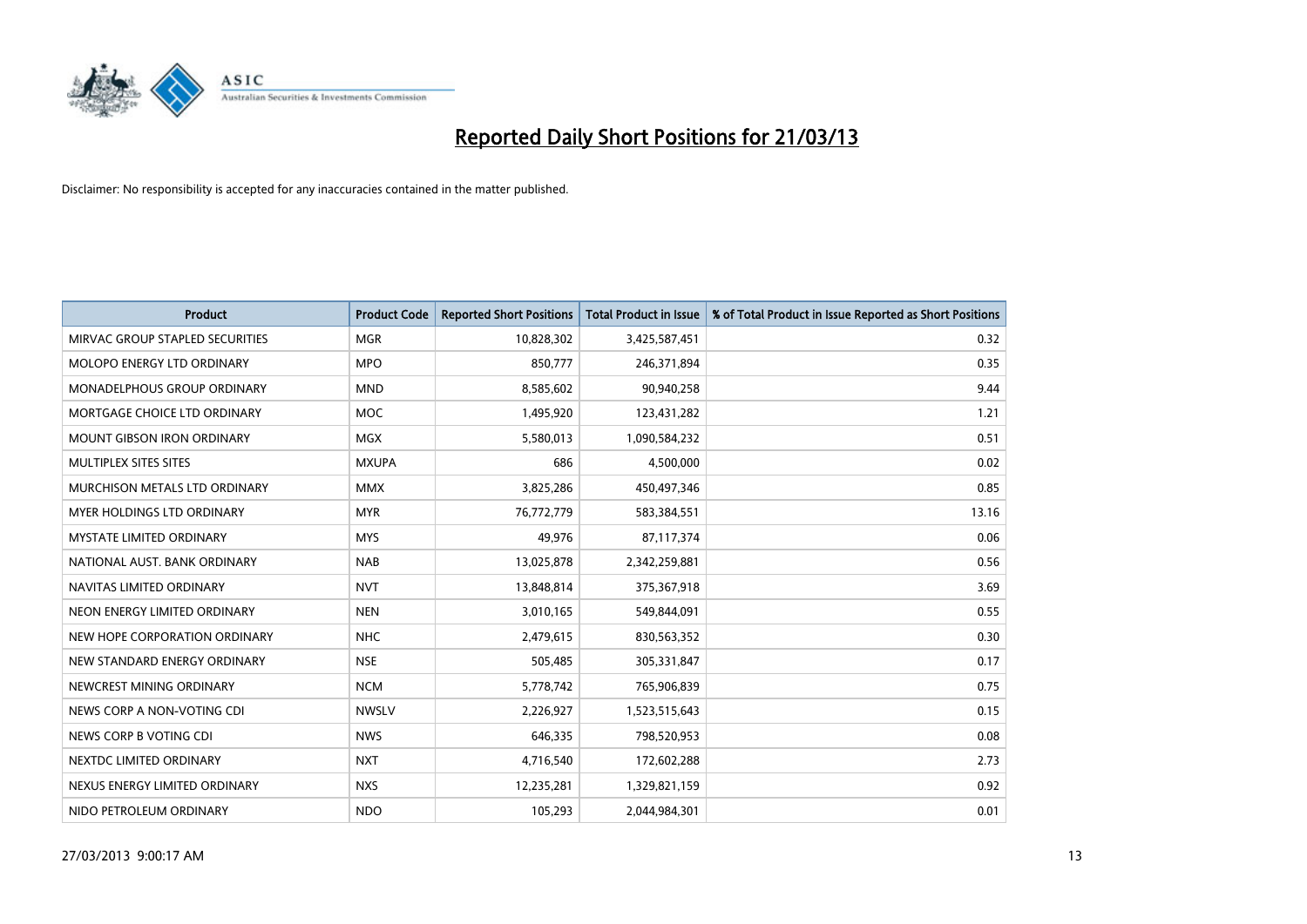

| <b>Product</b>                        | <b>Product Code</b> | <b>Reported Short Positions</b> | <b>Total Product in Issue</b> | % of Total Product in Issue Reported as Short Positions |
|---------------------------------------|---------------------|---------------------------------|-------------------------------|---------------------------------------------------------|
| NOBLE MINERAL RES ORDINARY            | <b>NMG</b>          | 2,508,936                       | 666,397,952                   | 0.38                                                    |
| NORFOLK GROUP ORDINARY                | <b>NFK</b>          | 50                              | 158,890,730                   | 0.00                                                    |
| NORTHERN IRON LTD ORDINARY            | <b>NFE</b>          | 1,909,653                       | 484,405,314                   | 0.39                                                    |
| NORTHERN STAR ORDINARY                | <b>NST</b>          | 8,248,719                       | 424,277,027                   | 1.94                                                    |
| NRW HOLDINGS LIMITED ORDINARY         | <b>NWH</b>          | 7,523,655                       | 278,888,011                   | 2.70                                                    |
| NUFARM LIMITED ORDINARY               | <b>NUF</b>          | 9,756,906                       | 262,796,891                   | 3.71                                                    |
| OAKTON LIMITED ORDINARY               | <b>OKN</b>          | 12                              | 90,080,581                    | 0.00                                                    |
| OCEANAGOLD CORP. CHESS DEPOSITARY INT | <b>OGC</b>          | 241,691                         | 293,517,918                   | 0.08                                                    |
| OIL SEARCH LTD ORDINARY               | OSH                 | 27,368,593                      | 1,334,756,742                 | 2.05                                                    |
| OM HOLDINGS LIMITED ORDINARY          | <b>OMH</b>          | 3,778,923                       | 673,423,337                   | 0.56                                                    |
| ORICA LIMITED ORDINARY                | ORI                 | 1,815,543                       | 366,768,327                   | 0.50                                                    |
| ORIGIN ENERGY ORDINARY                | <b>ORG</b>          | 21,293,810                      | 1,094,033,515                 | 1.95                                                    |
| OROCOBRE LIMITED ORDINARY             | <b>ORE</b>          | 495,255                         | 117,745,140                   | 0.42                                                    |
| OROTONGROUP LIMITED ORDINARY          | ORL                 | 58,011                          | 40,880,902                    | 0.14                                                    |
| ORPHEUS ENERGY LTD ORDINARY           | <b>OEG</b>          | 67,200                          | 130,475,919                   | 0.05                                                    |
| OZ MINERALS ORDINARY                  | OZL                 | 13,090,047                      | 303,470,022                   | 4.31                                                    |
| PACIFIC BRANDS ORDINARY               | PBG                 | 14,955,522                      | 912,915,695                   | 1.64                                                    |
| PALADIN ENERGY LTD ORDINARY           | <b>PDN</b>          | 105,240,596                     | 836,969,286                   | 12.57                                                   |
| PANAUST LIMITED ORDINARY              | <b>PNA</b>          | 3,371,406                       | 614,407,069                   | 0.55                                                    |
| PANORAMIC RESOURCES ORDINARY          | PAN                 | 1,564,300                       | 256,058,555                   | 0.61                                                    |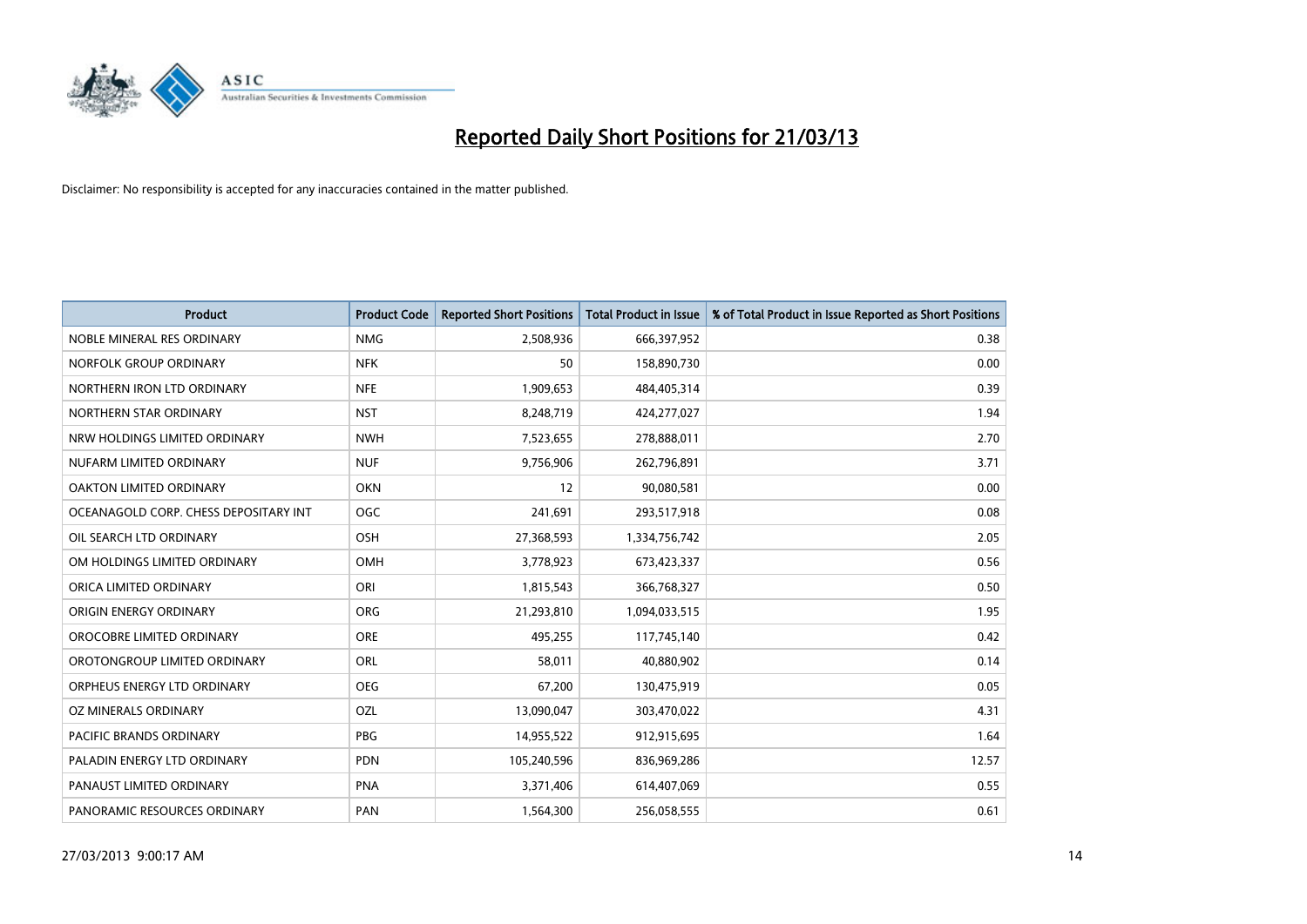

| <b>Product</b>                 | <b>Product Code</b> | <b>Reported Short Positions</b> | <b>Total Product in Issue</b> | % of Total Product in Issue Reported as Short Positions |
|--------------------------------|---------------------|---------------------------------|-------------------------------|---------------------------------------------------------|
| PAPERLINX LIMITED ORDINARY     | <b>PPX</b>          | 68,040                          | 609,280,761                   | 0.01                                                    |
| PAPILLON RES LTD ORDINARY      | <b>PIR</b>          | 2,679,660                       | 297,278,210                   | 0.90                                                    |
| PATTIES FOODS LTD ORDINARY     | PFL                 | 4,605                           | 139,065,639                   | 0.00                                                    |
| PEET LIMITED ORDINARY          | <b>PPC</b>          | 3,291,987                       | 321,013,141                   | 1.03                                                    |
| PERILYA LIMITED ORDINARY       | PEM                 | 409                             | 769,316,426                   | 0.00                                                    |
| PERPETUAL LIMITED ORDINARY     | PPT                 | 2,141,275                       | 41,980,678                    | 5.10                                                    |
| PERSEUS MINING LTD ORDINARY    | <b>PRU</b>          | 28,677,075                      | 457,962,088                   | 6.26                                                    |
| PHARMAXIS LTD ORDINARY         | <b>PXS</b>          | 13,059,456                      | 308,543,389                   | 4.23                                                    |
| PLATINUM ASSET ORDINARY        | <b>PTM</b>          | 7,840,676                       | 561,347,878                   | 1.40                                                    |
| PLATINUM AUSTRALIA ORDINARY    | <b>PLA</b>          | 836,127                         | 504,968,043                   | 0.17                                                    |
| PMI GOLD CORP CDI 1:1          | <b>PVM</b>          | 228,816                         | 138,592,220                   | 0.17                                                    |
| PMP LIMITED ORDINARY           | <b>PMP</b>          | 178,840                         | 323,781,124                   | 0.06                                                    |
| PRANA BIOTECHNOLOGY ORDINARY   | <b>PBT</b>          | 137,000                         | 344,143,038                   | 0.04                                                    |
| PREMIER INVESTMENTS ORDINARY   | <b>PMV</b>          | 353,285                         | 155,260,478                   | 0.23                                                    |
| PRIMA BIOMED LTD ORDINARY      | <b>PRR</b>          | 424,493                         | 1,066,063,388                 | 0.04                                                    |
| PRIMARY HEALTH CARE ORDINARY   | <b>PRY</b>          | 14,382,832                      | 502,983,554                   | 2.86                                                    |
| PROGRAMMED ORDINARY            | <b>PRG</b>          | 248,422                         | 118,179,696                   | 0.21                                                    |
| PURA VIDA ENERGY NL ORDINARY   | <b>PVD</b>          | 157,040                         | 59,983,514                    | 0.26                                                    |
| <b>QANTAS AIRWAYS ORDINARY</b> | QAN                 | 22,336,388                      | 2,248,150,128                 | 0.99                                                    |
| OBE INSURANCE GROUP ORDINARY   | OBE                 | 45,911,133                      | 1,196,747,582                 | 3.84                                                    |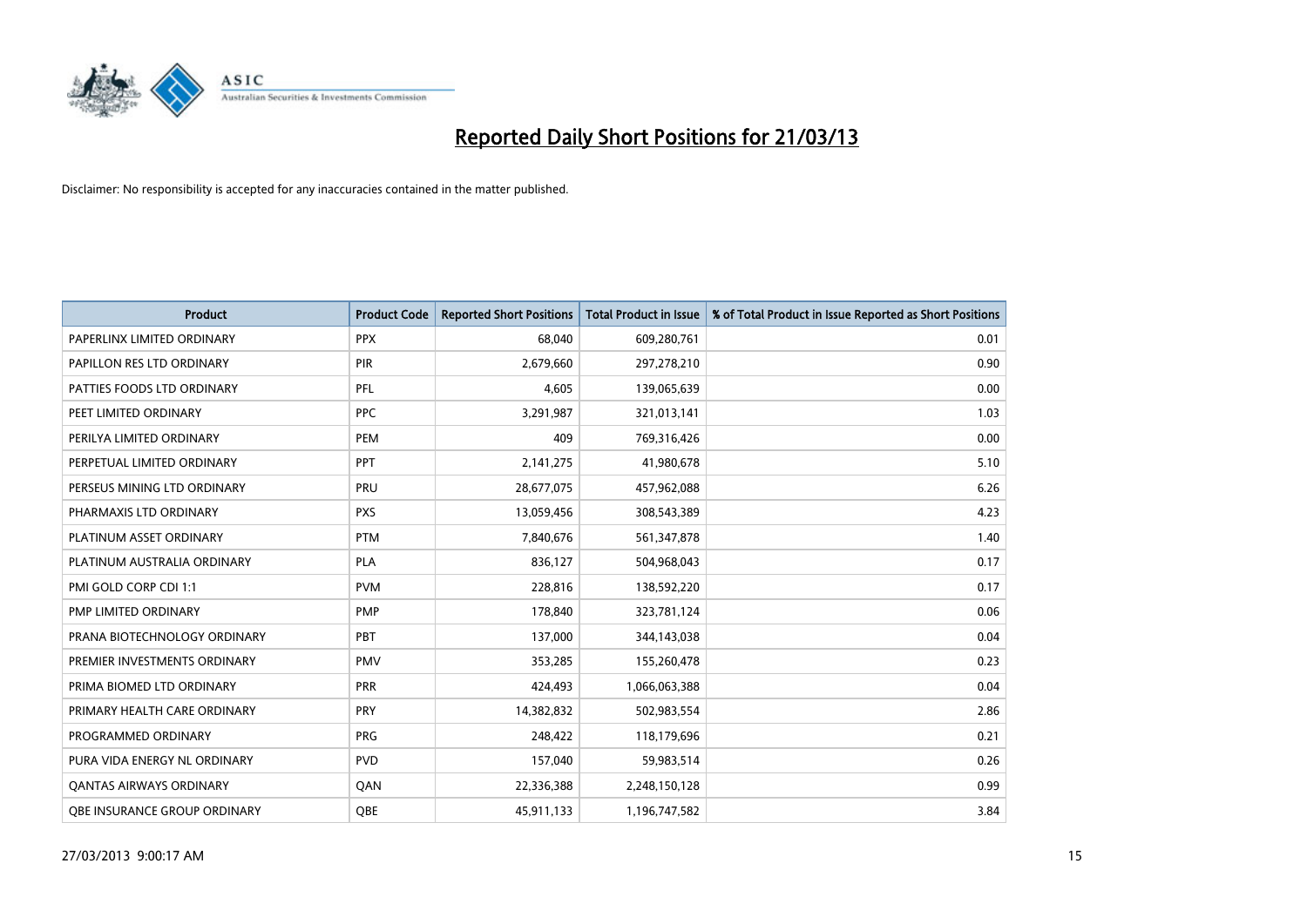

| <b>Product</b>                      | <b>Product Code</b> | <b>Reported Short Positions</b> | <b>Total Product in Issue</b> | % of Total Product in Issue Reported as Short Positions |
|-------------------------------------|---------------------|---------------------------------|-------------------------------|---------------------------------------------------------|
| ORXPHARMA LTD ORDINARY              | <b>QRX</b>          | 130,696                         | 144,644,706                   | 0.09                                                    |
| <b>QUBE HOLDINGS LTD ORDINARY</b>   | QUB                 | 12,962,298                      | 926,489,845                   | 1.40                                                    |
| RAMELIUS RESOURCES ORDINARY         | <b>RMS</b>          | 6,034,084                       | 337,296,949                   | 1.79                                                    |
| RAMSAY HEALTH CARE ORDINARY         | <b>RHC</b>          | 2,126,099                       | 202,081,252                   | 1.05                                                    |
| <b>RCR TOMLINSON ORDINARY</b>       | <b>RCR</b>          | 59,873                          | 132,431,265                   | 0.05                                                    |
| <b>REA GROUP ORDINARY</b>           | <b>REA</b>          | 195,822                         | 131,714,699                   | 0.15                                                    |
| <b>RECKON LIMITED ORDINARY</b>      | <b>RKN</b>          | 452,270                         | 129,488,015                   | 0.35                                                    |
| RED 5 LIMITED ORDINARY              | <b>RED</b>          | 641,947                         | 135,488,008                   | 0.47                                                    |
| <b>RED FORK ENERGY ORDINARY</b>     | <b>RFE</b>          | 4,495,860                       | 384,951,719                   | 1.17                                                    |
| REDBANK ENERGY LTD ORDINARY         | AEJ                 | 13                              | 786,287                       | 0.00                                                    |
| REDFLEX HOLDINGS ORDINARY           | <b>RDF</b>          | 1                               | 110,762,310                   | 0.00                                                    |
| REECE AUSTRALIA LTD. ORDINARY       | <b>REH</b>          | 579                             | 99,600,000                    | 0.00                                                    |
| <b>REGIS RESOURCES ORDINARY</b>     | <b>RRL</b>          | 8,124,806                       | 474,075,396                   | 1.71                                                    |
| RESMED INC CDI 10:1                 | <b>RMD</b>          | 16,329,738                      | 1,556,242,300                 | 1.05                                                    |
| <b>RESOLUTE MINING ORDINARY</b>     | <b>RSG</b>          | 2,144,494                       | 643,094,224                   | 0.33                                                    |
| <b>RESOURCE GENERATION ORDINARY</b> | <b>RES</b>          | 73                              | 263,345,652                   | 0.00                                                    |
| RETAIL FOOD GROUP ORDINARY          | <b>RFG</b>          | 287,624                         | 130,141,189                   | 0.22                                                    |
| REVERSE CORP LIMITED ORDINARY       | <b>REF</b>          | 100                             | 92,382,175                    | 0.00                                                    |
| REX MINERALS LIMITED ORDINARY       | <b>RXM</b>          | 2,739,359                       | 188,907,284                   | 1.45                                                    |
| <b>RHG LIMITED ORDINARY</b>         | <b>RHG</b>          | 31,776                          | 308,483,177                   | 0.01                                                    |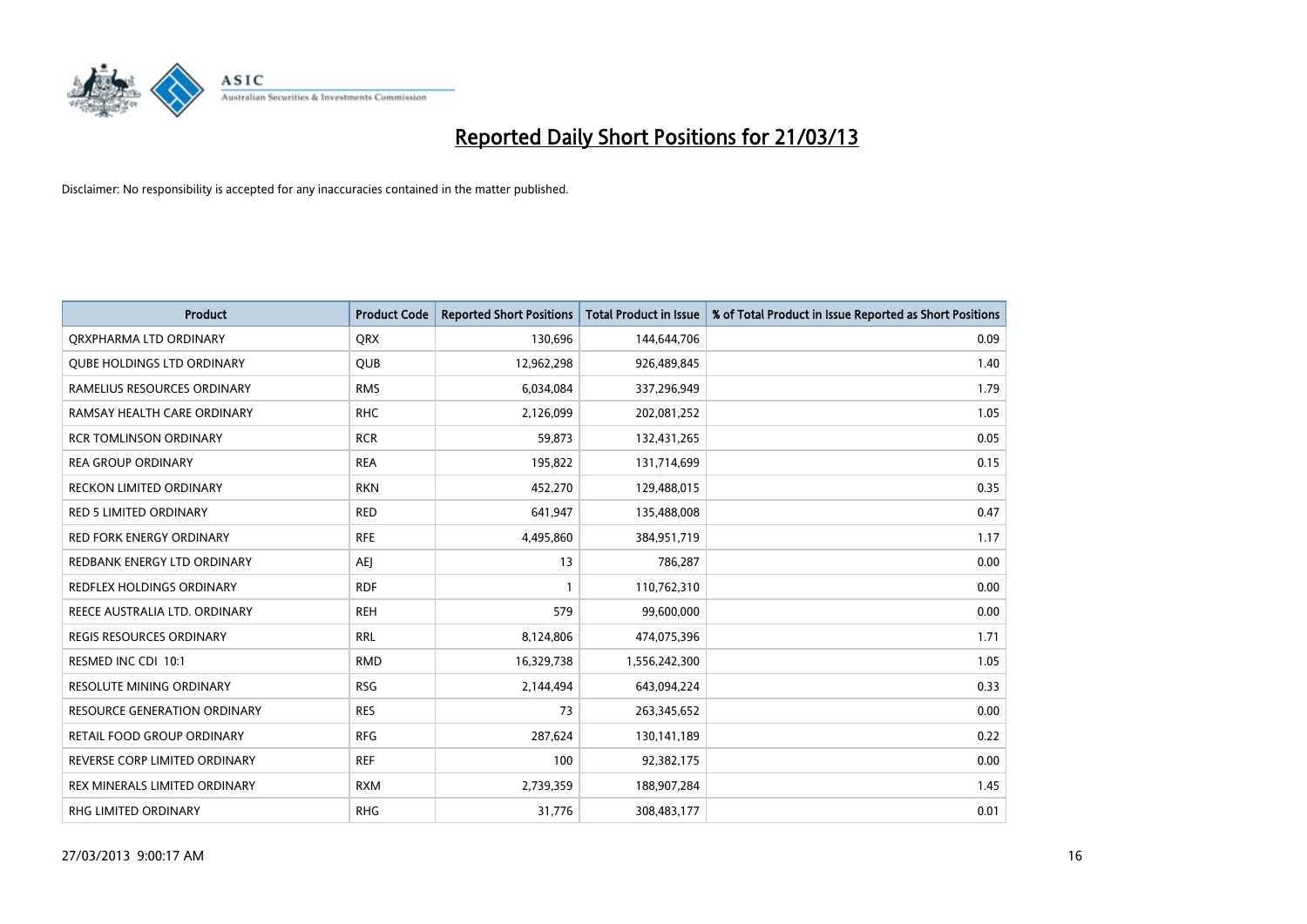

| <b>Product</b>                        | <b>Product Code</b> | <b>Reported Short Positions</b> | <b>Total Product in Issue</b> | % of Total Product in Issue Reported as Short Positions |
|---------------------------------------|---------------------|---------------------------------|-------------------------------|---------------------------------------------------------|
| <b>RIALTO ENERGY ORDINARY</b>         | <b>RIA</b>          | 172,533                         | 672,259,992                   | 0.03                                                    |
| RIDLEY CORPORATION ORDINARY           | <b>RIC</b>          | 730,104                         | 307,817,071                   | 0.24                                                    |
| RIO TINTO LIMITED ORDINARY            | <b>RIO</b>          | 9,454,629                       | 435,758,720                   | 2.17                                                    |
| ROC OIL COMPANY ORDINARY              | <b>ROC</b>          | 1,806,836                       | 683,235,552                   | 0.26                                                    |
| <b>RURALCO HOLDINGS ORDINARY</b>      | <b>RHL</b>          | 12,000                          | 55,019,284                    | 0.02                                                    |
| SAI GLOBAL LIMITED ORDINARY           | SAI                 | 7,925,898                       | 207,018,029                   | 3.83                                                    |
| SALMAT LIMITED ORDINARY               | <b>SLM</b>          | 412                             | 159,812,799                   | 0.00                                                    |
| SAMSON OIL & GAS LTD ORDINARY         | SSN                 | 4,310,000                       | 1,985,896,471                 | 0.22                                                    |
| SANDFIRE RESOURCES ORDINARY           | <b>SFR</b>          | 3,508,310                       | 153,650,968                   | 2.28                                                    |
| SANTOS LTD ORDINARY                   | <b>STO</b>          | 3,222,338                       | 958,980,464                   | 0.34                                                    |
| SARACEN MINERAL ORDINARY              | SAR                 | 9,270,727                       | 595,263,186                   | 1.56                                                    |
| SCA PROPERTY GROUP STAPLED SECURITIES | <b>SCP</b>          | 29,699,941                      | 585,455,114                   | 5.07                                                    |
| SEDGMAN LIMITED ORDINARY              | SDM                 | 315,250                         | 217,623,797                   | 0.14                                                    |
| SEEK LIMITED ORDINARY                 | <b>SEK</b>          | 15,170,115                      | 337,101,307                   | 4.50                                                    |
| SENEX ENERGY LIMITED ORDINARY         | <b>SXY</b>          | 6,397,438                       | 1,140,804,837                 | 0.56                                                    |
| SERVICE STREAM ORDINARY               | SSM                 | 100                             | 283,418,867                   | 0.00                                                    |
| SEVEN GROUP HOLDINGS ORDINARY         | <b>SVW</b>          | 2,016,735                       | 308,160,281                   | 0.65                                                    |
| SEVEN WEST MEDIA LTD ORDINARY         | <b>SWM</b>          | 17,036,102                      | 999,160,872                   | 1.71                                                    |
| SIGMA PHARMACEUTICAL ORDINARY         | <b>SIP</b>          | 6,030,892                       | 1,162,669,614                 | 0.52                                                    |
| SILEX SYSTEMS ORDINARY                | <b>SLX</b>          | 1,545,669                       | 170,232,464                   | 0.91                                                    |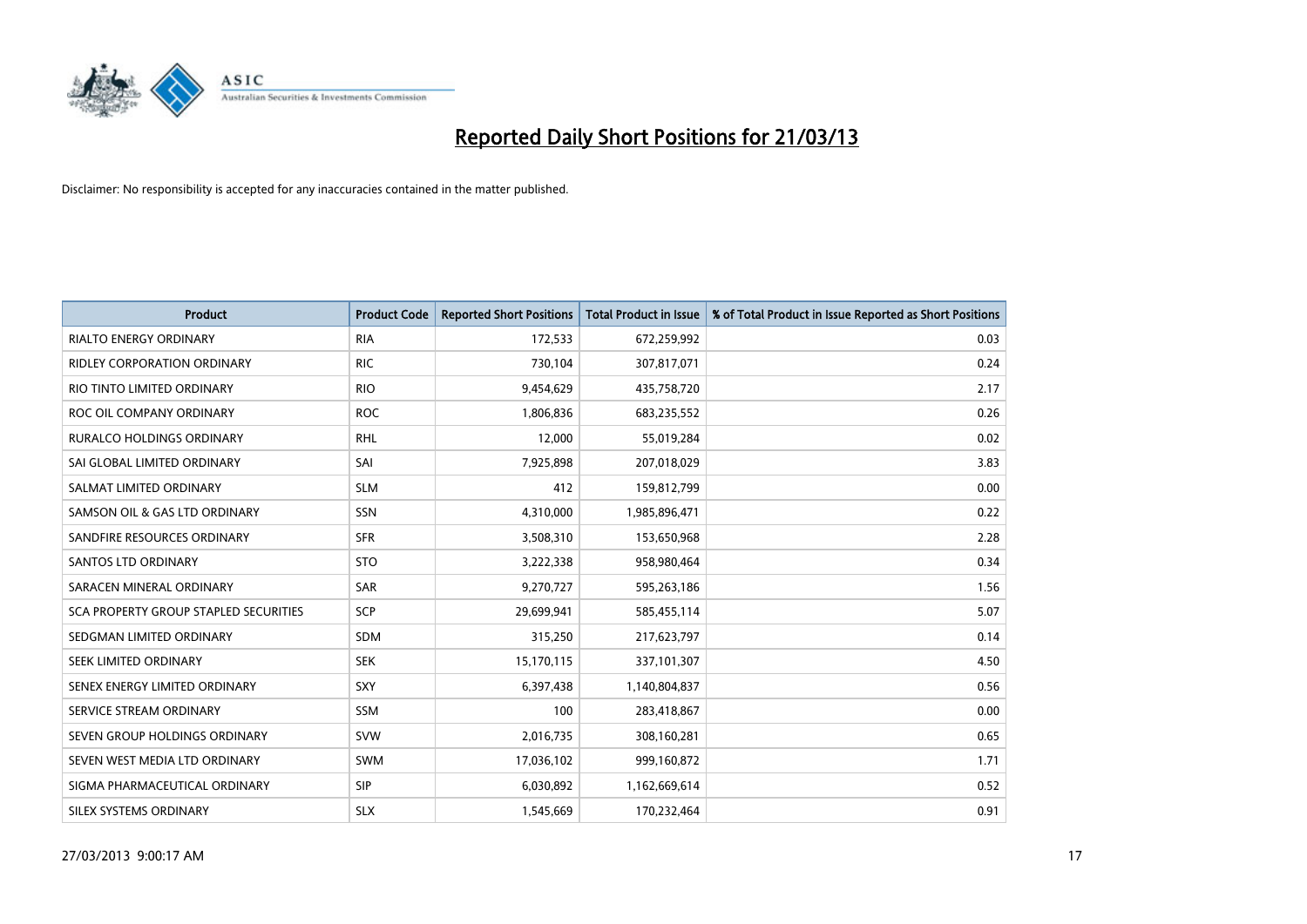

| <b>Product</b>                           | <b>Product Code</b> | <b>Reported Short Positions</b> | <b>Total Product in Issue</b> | % of Total Product in Issue Reported as Short Positions |
|------------------------------------------|---------------------|---------------------------------|-------------------------------|---------------------------------------------------------|
| SILVER CHEF LIMITED ORDINARY             | SIV                 | 5,420                           | 28,184,457                    | 0.02                                                    |
| SILVER LAKE RESOURCE ORDINARY            | <b>SLR</b>          | 3,384,067                       | 379,048,750                   | 0.89                                                    |
| SIMS METAL MGMT LTD ORDINARY             | <b>SGM</b>          | 13,408,178                      | 204,309,387                   | 6.56                                                    |
| SINGAPORE TELECOMM. CHESS DEPOSITARY INT | SGT                 | 1,238,082                       | 194,899,894                   | 0.64                                                    |
| SIRIUS RESOURCES NL ORDINARY             | <b>SIR</b>          | 136,819                         | 224,620,167                   | 0.06                                                    |
| SIRTEX MEDICAL ORDINARY                  | <b>SRX</b>          | 447,681                         | 55,768,136                    | 0.80                                                    |
| SKILLED GROUP LTD ORDINARY               | <b>SKE</b>          | 3,863,827                       | 233,487,276                   | 1.65                                                    |
| SKY NETWORK ORDINARY                     | <b>SKT</b>          | 90,000                          | 389,139,785                   | 0.02                                                    |
| <b>SLATER &amp; GORDON ORDINARY</b>      | SGH                 | 25,873                          | 170,537,215                   | 0.02                                                    |
| SMS MANAGEMENT, ORDINARY                 | <b>SMX</b>          | 3,122,539                       | 69,378,477                    | 4.50                                                    |
| SONIC HEALTHCARE ORDINARY                | SHL                 | 9,205,642                       | 396,154,681                   | 2.32                                                    |
| SOUL PATTINSON (W.H) ORDINARY            | SOL                 | 8,993                           | 239,395,320                   | 0.00                                                    |
| SP AUSNET STAPLED SECURITIES             | <b>SPN</b>          | 22,995,549                      | 3,367,543,113                 | 0.68                                                    |
| SPARK INFRASTRUCTURE STAPLED NOTE & UNIT | SKI                 | 38,305,657                      | 1,326,734,264                 | 2.89                                                    |
| SPDR 200 FUND ETF UNITS                  | <b>STW</b>          | 34,439                          | 46, 151, 346                  | 0.07                                                    |
| ST BARBARA LIMITED ORDINARY              | SBM                 | 5,521,288                       | 488,074,077                   | 1.13                                                    |
| STANMORE COAL LTD ORDINARY               | <b>SMR</b>          | 32,870                          | 208,419,252                   | 0.02                                                    |
| STARPHARMA HOLDINGS ORDINARY             | <b>SPL</b>          | 7,861,452                       | 283,665,948                   | 2.77                                                    |
| STHN CROSS MEDIA ORDINARY                | <b>SXL</b>          | 10,434,730                      | 704,858,524                   | 1.48                                                    |
| STOCKLAND UNITS/ORD STAPLED              | SGP                 | 27,609,989                      | 2,202,657,963                 | 1.25                                                    |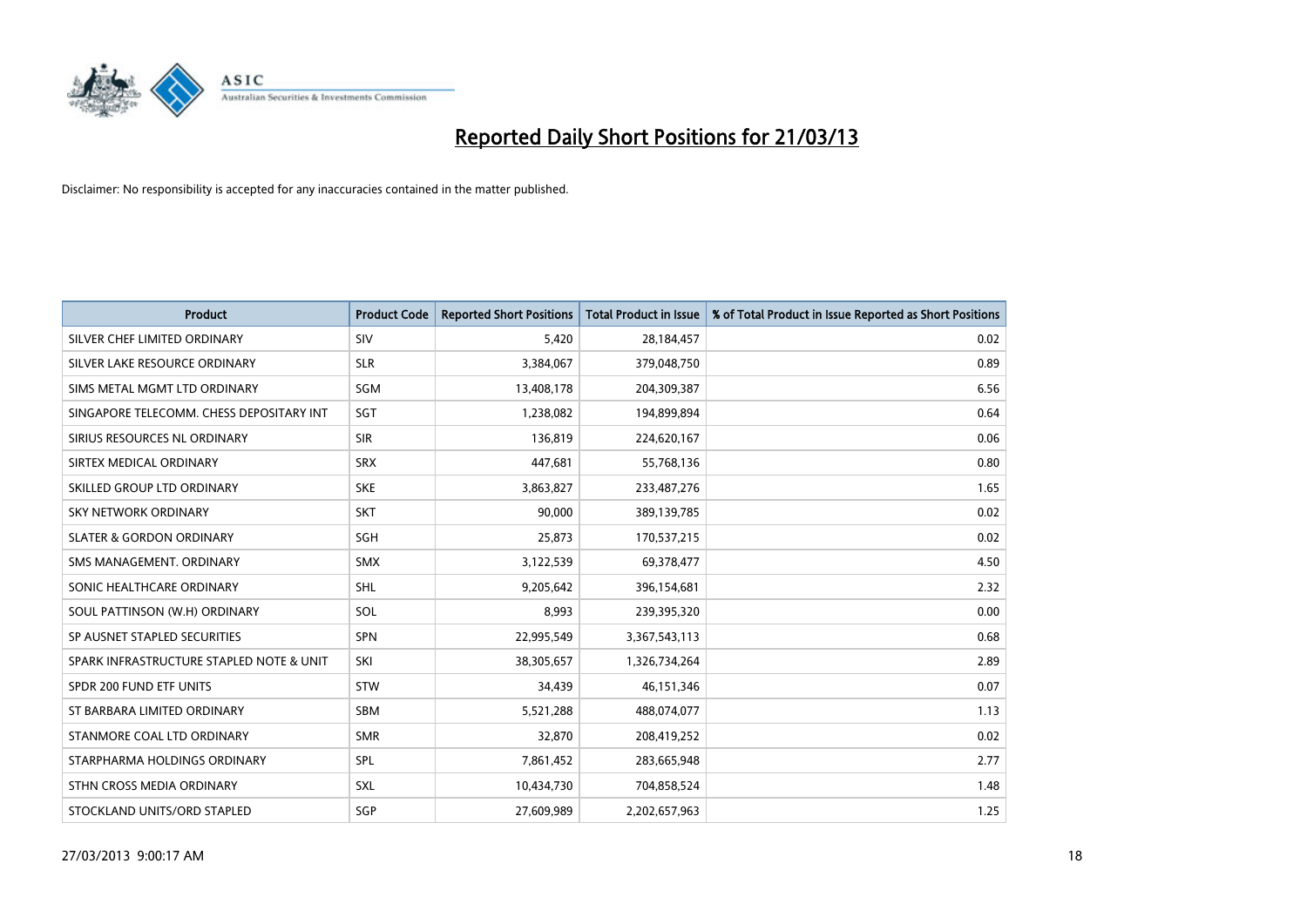

| <b>Product</b>                   | <b>Product Code</b> | <b>Reported Short Positions</b> | <b>Total Product in Issue</b> | % of Total Product in Issue Reported as Short Positions |
|----------------------------------|---------------------|---------------------------------|-------------------------------|---------------------------------------------------------|
| STRAITS RES LTD. ORDINARY        | <b>SRO</b>          | 98,765                          | 1,164,150,159                 | 0.01                                                    |
| STW COMMUNICATIONS ORDINARY      | SGN                 | 604,461                         | 403,828,512                   | 0.15                                                    |
| SUNCORP GROUP LTD ORDINARY       | <b>SUN</b>          | 6,445,699                       | 1,286,600,980                 | 0.50                                                    |
| SUNDANCE ENERGY ORDINARY         | <b>SEA</b>          | 1,518,327                       | 401,434,819                   | 0.38                                                    |
| SUNDANCE RESOURCES ORDINARY      | SDL                 | 4,768,297                       | 3,072,110,985                 | 0.16                                                    |
| SUNLAND GROUP LTD ORDINARY       | <b>SDG</b>          | 18,391                          | 189,417,674                   | 0.01                                                    |
| SUPER RET REP LTD ORDINARY       | SUL                 | 727,924                         | 196,472,811                   | 0.37                                                    |
| SYD AIRPORT STAPLED US PROHIBIT. | SYD                 | 13,697,288                      | 1,861,210,782                 | 0.74                                                    |
| SYRAH RESOURCES ORDINARY         | <b>SYR</b>          | 496,159                         | 146,317,623                   | 0.34                                                    |
| TABCORP HOLDINGS LTD ORDINARY    | <b>TAH</b>          | 15,471,153                      | 734,015,737                   | 2.11                                                    |
| TANAMI GOLD NL ORDINARY          | <b>TAM</b>          | 794,055                         | 261,132,677                   | 0.30                                                    |
| TAP OIL LIMITED ORDINARY         | <b>TAP</b>          | 430,162                         | 241,608,606                   | 0.18                                                    |
| TASSAL GROUP LIMITED ORDINARY    | <b>TGR</b>          | 68,872                          | 146,304,404                   | 0.05                                                    |
| <b>TATTS GROUP LTD ORDINARY</b>  | <b>TTS</b>          | 6,889,443                       | 1,388,328,378                 | 0.50                                                    |
| <b>TECHNOLOGY ONE ORDINARY</b>   | <b>TNE</b>          | 49,381                          | 306,620,955                   | 0.02                                                    |
| TELECOM CORPORATION ORDINARY     | <b>TEL</b>          | 7,219,379                       | 1,815,996,462                 | 0.40                                                    |
| TELSTRA CORPORATION. ORDINARY    | <b>TLS</b>          | 27,193,122                      | 12,443,074,357                | 0.22                                                    |
| TEN NETWORK HOLDINGS ORDINARY    | <b>TEN</b>          | 89,844,377                      | 2,586,970,845                 | 3.47                                                    |
| TERANGA GOLD CORP CDI 1:1        | <b>TGZ</b>          | 65,705                          | 173,176,323                   | 0.04                                                    |
| THE REJECT SHOP ORDINARY         | <b>TRS</b>          | 2,395,513                       | 26,092,220                    | 9.18                                                    |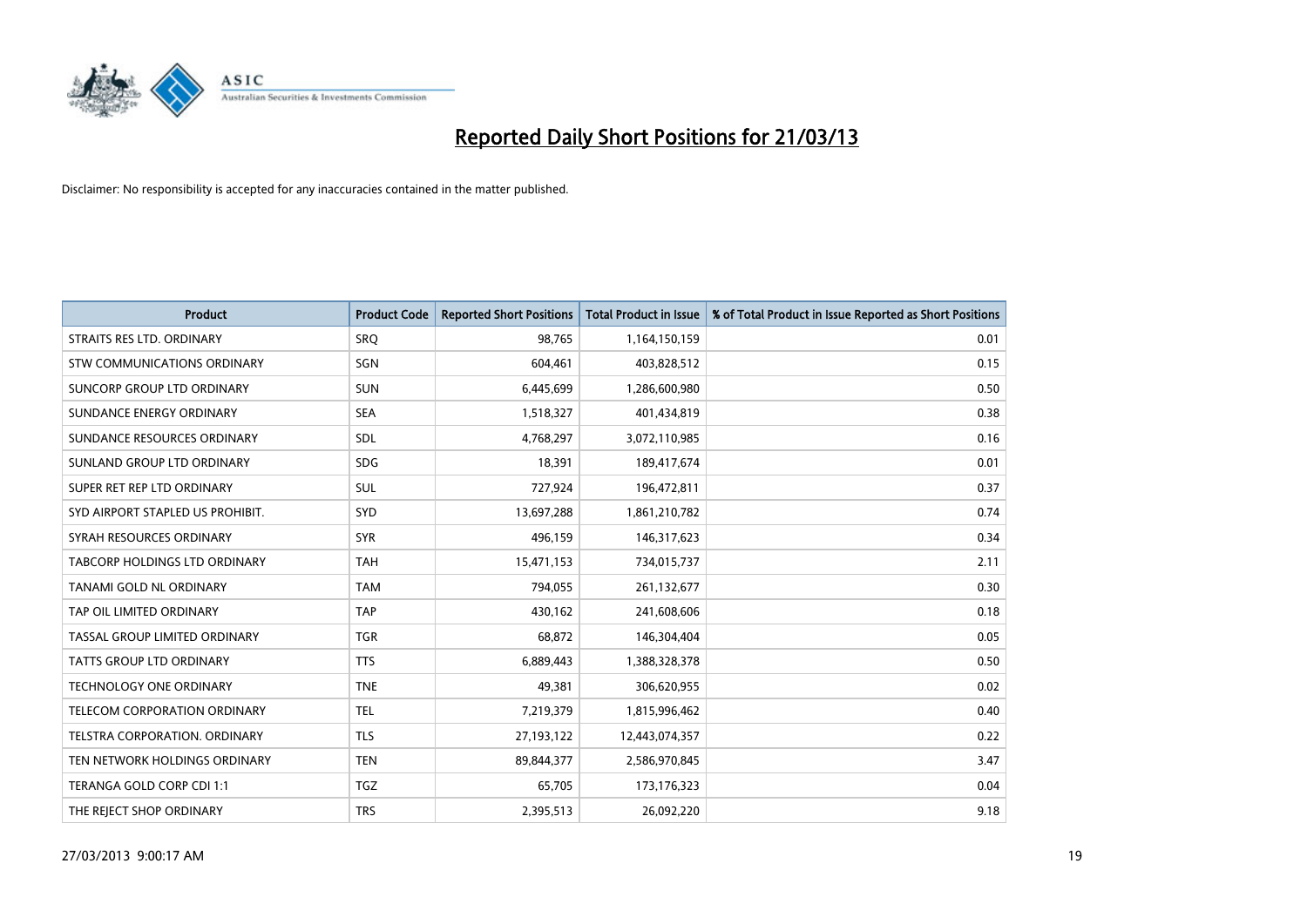

| <b>Product</b>                       | <b>Product Code</b> | <b>Reported Short Positions</b> | <b>Total Product in Issue</b> | % of Total Product in Issue Reported as Short Positions |
|--------------------------------------|---------------------|---------------------------------|-------------------------------|---------------------------------------------------------|
| THORN GROUP LIMITED ORDINARY         | <b>TGA</b>          | 4,046                           | 147,584,880                   | 0.00                                                    |
| TIGER RESOURCES ORDINARY             | <b>TGS</b>          | 1,826,968                       | 673,470,269                   | 0.27                                                    |
| TOLL HOLDINGS LTD ORDINARY           | <b>TOL</b>          | 32,048,137                      | 717,133,875                   | 4.47                                                    |
| TOX FREE SOLUTIONS ORDINARY          | <b>TOX</b>          | 1,127,659                       | 115,999,858                   | 0.97                                                    |
| TPG TELECOM LIMITED ORDINARY         | <b>TPM</b>          | 1,244,750                       | 793,808,141                   | 0.16                                                    |
| <b>TRADE ME GROUP ORDINARY</b>       | <b>TME</b>          | 800,686                         | 396,017,568                   | 0.20                                                    |
| <b>TRANSFIELD SERVICES ORDINARY</b>  | <b>TSE</b>          | 15,824,998                      | 512,457,716                   | 3.09                                                    |
| TRANSPACIFIC INDUST, ORDINARY        | <b>TPI</b>          | 4,945,602                       | 1,578,563,490                 | 0.31                                                    |
| TRANSURBAN GROUP TRIPLE STAPLED SEC. | <b>TCL</b>          | 7,008,835                       | 1,481,594,818                 | 0.47                                                    |
| TREASURY WINE ESTATE ORDINARY        | <b>TWE</b>          | 20,225,422                      | 647,227,144                   | 3.12                                                    |
| TROY RESOURCES LTD ORDINARY          | <b>TRY</b>          | 121,615                         | 91,318,649                    | 0.13                                                    |
| UGL LIMITED ORDINARY                 | UGL                 | 9,898,227                       | 166,511,240                   | 5.94                                                    |
| UXC LIMITED ORDINARY                 | <b>UXC</b>          | 842,697                         | 308,214,493                   | 0.27                                                    |
| <b>VENTURE MINERALS ORDINARY</b>     | <b>VMS</b>          | 227,760                         | 287,320,170                   | 0.08                                                    |
| <b>VIRGIN AUS HLDG LTD ORDINARY</b>  | VAH                 | 79,093,918                      | 2,455,775,111                 | 3.22                                                    |
| <b>VNGD AUS SHARES ETF UNITS</b>     | <b>VAS</b>          | 772                             | 5,807,438                     | 0.01                                                    |
| <b>VOCUS COMMS LTD ORDINARY</b>      | VOC                 | 112,671                         | 77,984,492                    | 0.14                                                    |
| WATPAC LIMITED ORDINARY              | <b>WTP</b>          | 16,752                          | 184,332,526                   | 0.01                                                    |
| <b>WDS LIMITED ORDINARY</b>          | <b>WDS</b>          | $\overline{7}$                  | 144,740,614                   | 0.00                                                    |
| <b>WEBJET LIMITED ORDINARY</b>       | <b>WEB</b>          | 187,284                         | 79,397,959                    | 0.24                                                    |